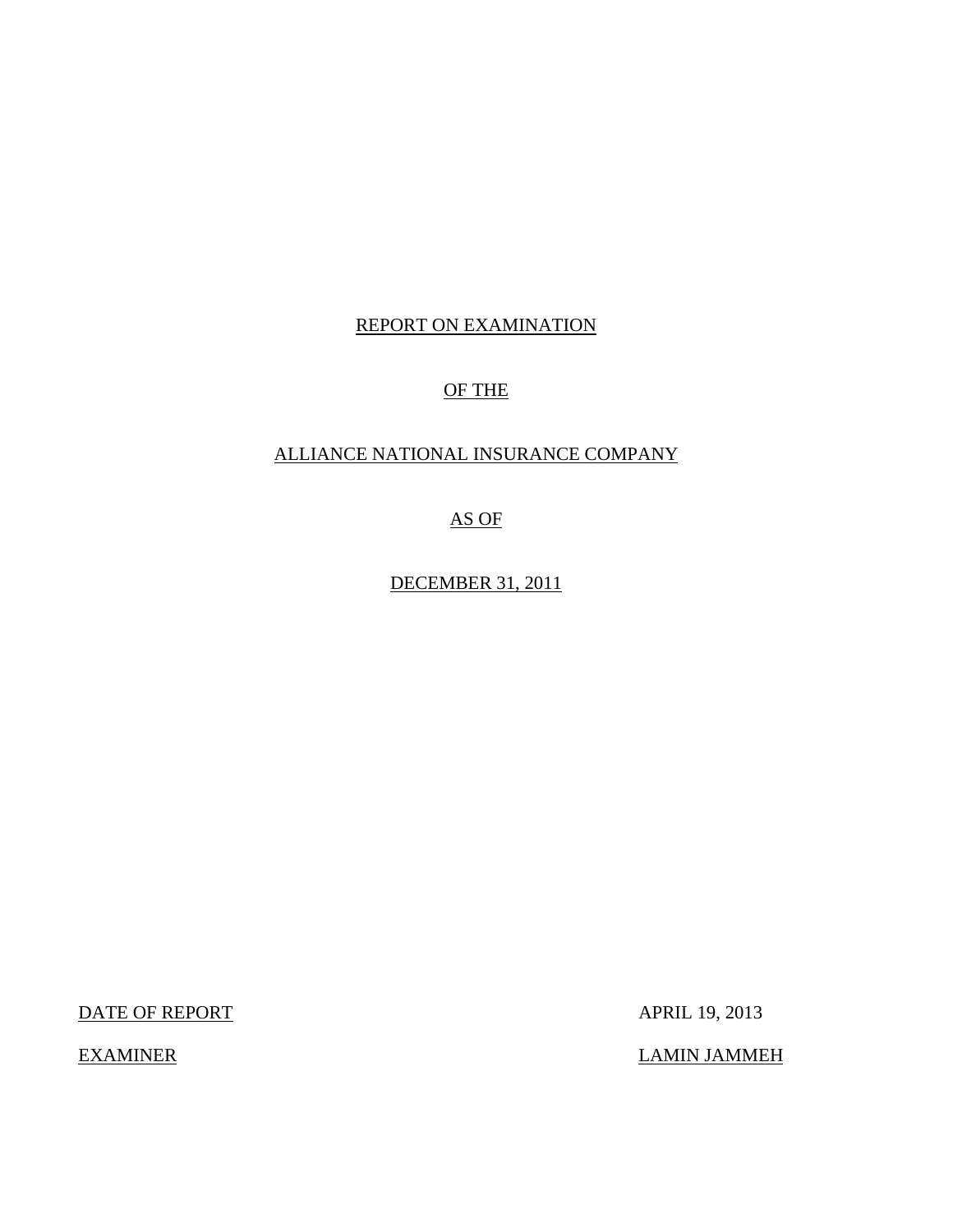# TABLE OF CONTENTS

## ITEM NO. PAGE NO.

| 1  | Scope of examination                                                                                                                                             | $\overline{2}$               |
|----|------------------------------------------------------------------------------------------------------------------------------------------------------------------|------------------------------|
| 2. | Description of Company                                                                                                                                           | 3                            |
|    | A. Management<br>B. Territory and plan of operation<br>C. Reinsurance<br>D. Holding company system<br>E. Significant operating ratios<br>F. Accounts and records | 3<br>5<br>6<br>7<br>10<br>14 |
| 3. | <b>Financial Statements</b>                                                                                                                                      | 19                           |
|    | A. Balance sheet<br>B. Statement of income                                                                                                                       | 19<br>20                     |
| 4. | Losses and loss adjustment expenses                                                                                                                              | 21                           |
| 5. | Compliance with prior report on examination                                                                                                                      | 21                           |
| 6. | Summary of comments and recommendations                                                                                                                          | 26                           |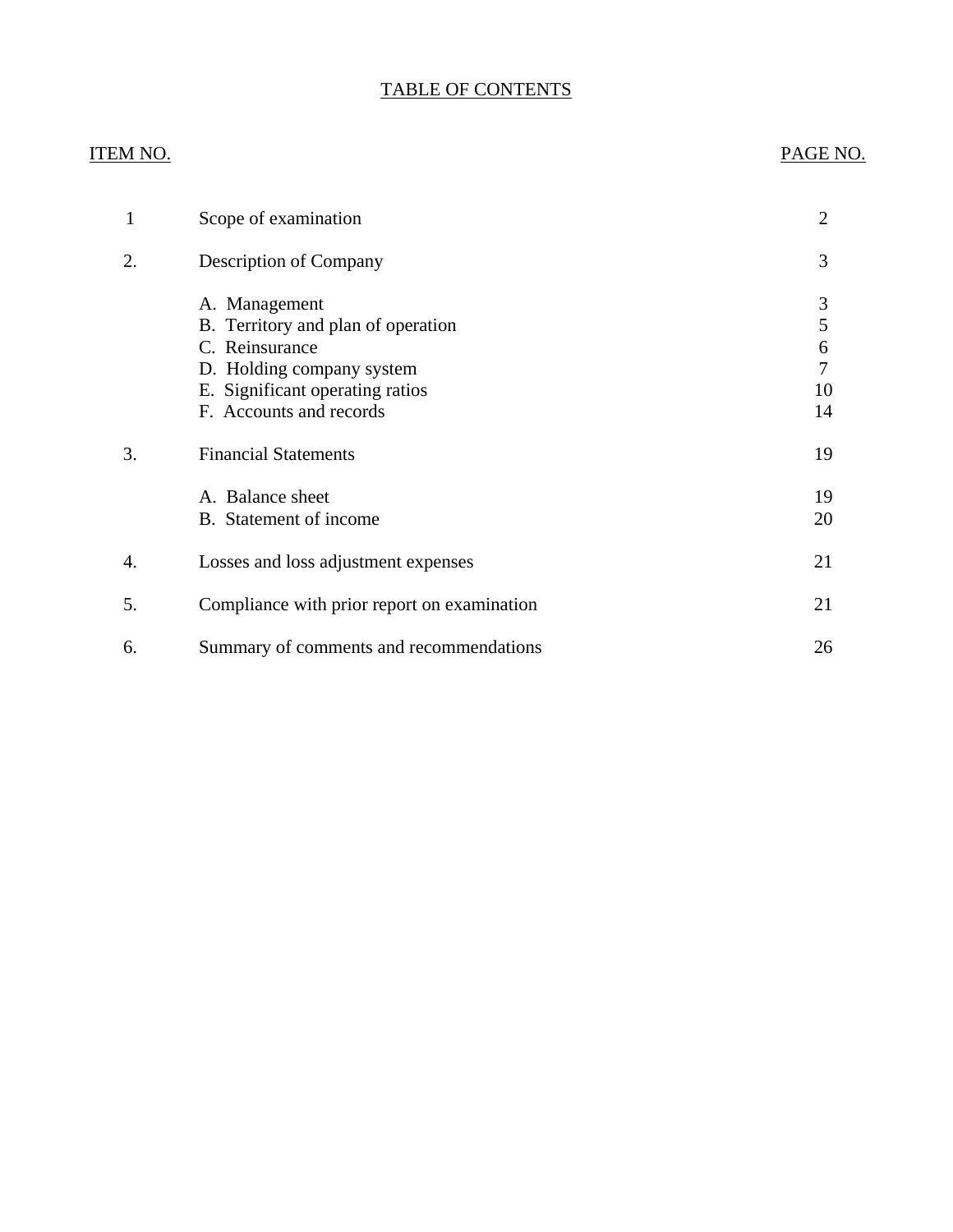

# NEW YORK STATE  $\mathbf{DEPARTMENT}$ *~,........,,* FINANCIAL SERVICES

Andrew M. Cuomo **Benjamin M. Lawsky** Governor Superintendent

April 19, 2013

Honorable Benjamin M. Lawsky Superintendent of Financial Services Albany, New York 12257

Sir:

Pursuant to the requirements of the New York Insurance Law, and in compliance with the instructions contained in Appointment Number 30742 dated July 15, 2011 attached hereto, I have made an examination into the condition and affairs of Alliance National Insurance Company as of December 31, 2011, and submit the following report thereon.

Wherever the designation "the Company" appears herein without qualification, it should be understood to indicate Alliance National Insurance Company.

Wherever the term "Department" appears herein without qualification, it should be understood to mean the New York State Department of Financial Services.

The examination was conducted at the Company's administrative office located at 370 Commerce Drive, Suite 101, Fort Washington, PA 19034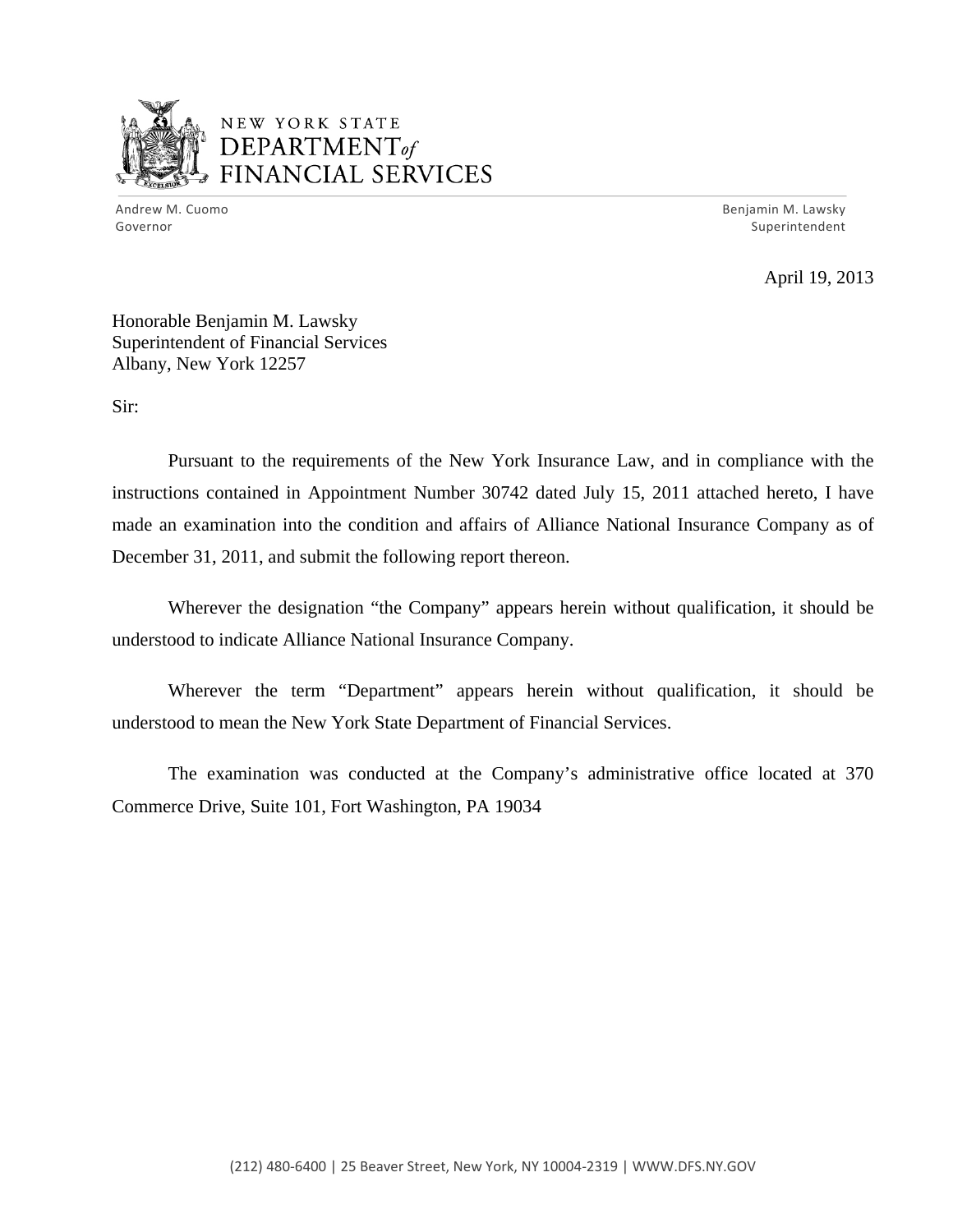### 1. SCOPE OF EXAMINATION

<span id="page-3-0"></span>The Department has performed an individual examination of the Company, a multi-state insurer. The previous examination was conducted as of December 31, 2007. This examination covered the four year period from January 1, 2008 through December 31, 2011. Transactions occurring subsequent to this period were reviewed where deemed appropriate by the examiner.

This examination was conducted in accordance with the National Association of Insurance Commissioners ("NAIC") Financial Condition Examiners Handbook ("Handbook"), which requires that we plan and perform the examination to evaluate the financial condition and identify prospective risks of the Company by obtaining information about the Company including corporate governance, identifying and assessing inherent risks within the Company and evaluating system controls and procedures used to mitigate those risks. This examination also includes assessing the principles used and significant estimates made by management, as well as evaluating the overall financial statement presentation, management's compliance with Statutory Accounting Principles and annual statement instructions when applicable to domestic state regulations.

All financially significant accounts and activities of the Company were considered in accordance with the risk-focused examination process. This examination did not include a review and evaluation of the Company's own control environment assessment. The examiners also relied upon audit work performed by the Company's independent public accountants when appropriate.

This examination report includes a summary of significant findings for the following items as called for in the Handbook:

> Significant subsequent events Company history Corporate records Management and control Fidelity bonds and other insurance Pensions, stock ownership and insurance plans Territory and plan of operation Growth of Company Loss experience Reinsurance Accounts and records Statutory deposits Financial statements Summary of recommendations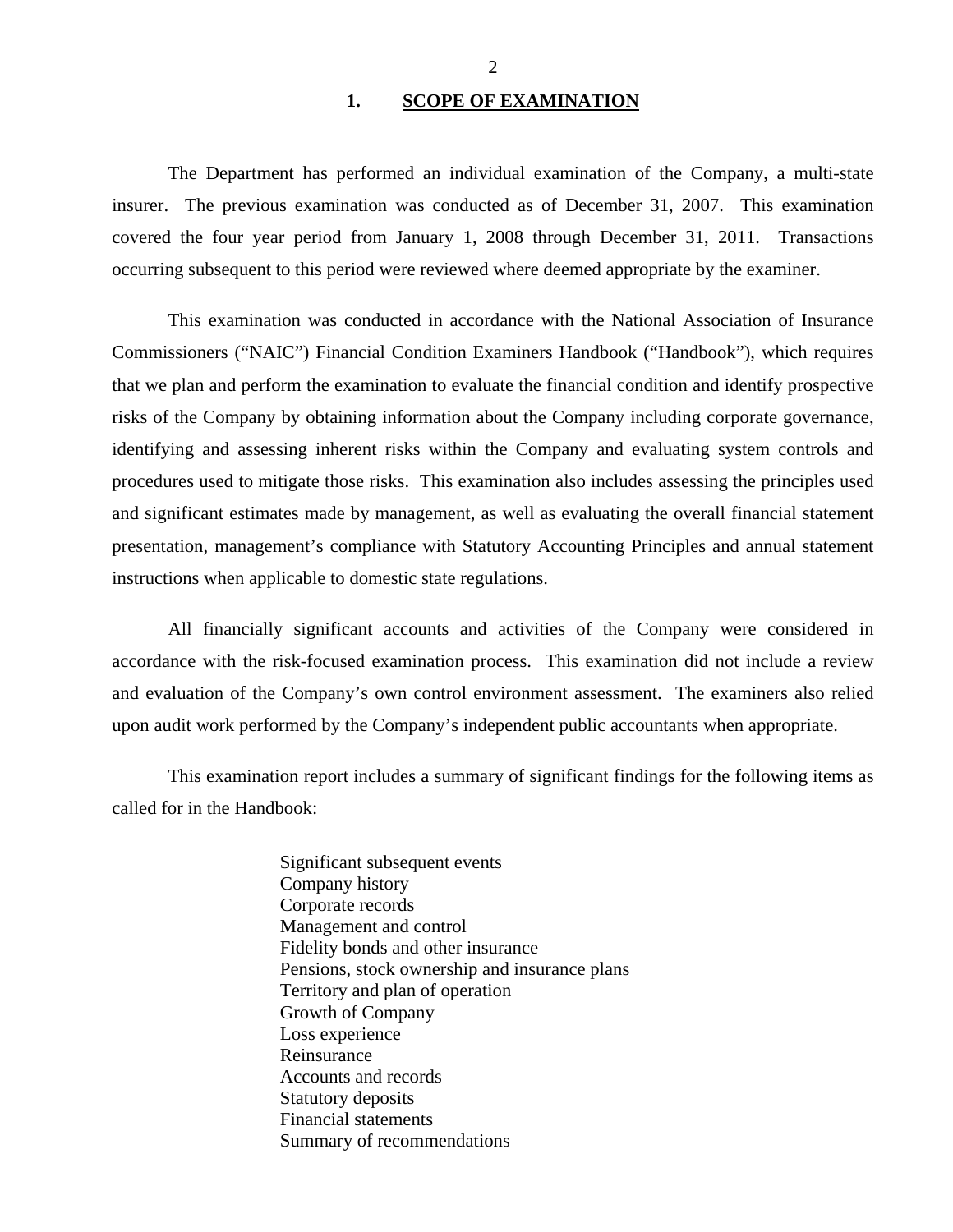<span id="page-4-0"></span>A review was also made to ascertain what action was taken by the Company with regard to comments and recommendations contained in the prior report on examination.

This report on examination is confined to financial statements and comments on those matters that involve departures from laws, regulations or rules, or that are deemed to require explanation or description.

## **2. DESCRIPTION OF COMPANY**

The Company was originally incorporated under the laws of the State of New York in 1914, under the name of Utilities Mutual Insurance Company. It became licensed on July 1, 1914 and commenced business on the same day.

The Company converted from a mutual insurer to a stock property/casualty insurer pursuant to the provisions of Section 7307 of the New York Insurance Law on May 23, 2001, and changed its name to UMI Insurance Company.

On April 21, 2006, Alliance Risk Management, LLC (parent company of Alliance Risk Holdings, Inc., which is the parent company of UMICO Holdings, Inc.) acquired 100% control of the Company through a stock purchase of UMICO Holdings, Inc. Concurrent with the acquisition, the Company's name was changed to Alliance National Insurance Company.

Capital paid in is \$1,000,000 consisting of 20,000 shares of \$50 par value per share common stock. Gross paid in and contributed surplus is \$3,182,980. Gross paid in and contributed surplus did not change during the examination period.

#### A. Management

Pursuant to the Company's charter and by-laws, management of the Company is vested in a board of directors consisting of not less than thirteen nor more than nineteen members. The board meets at least two times during each calendar year. At December 31, 2011, the board of directors was comprised of the following ten members: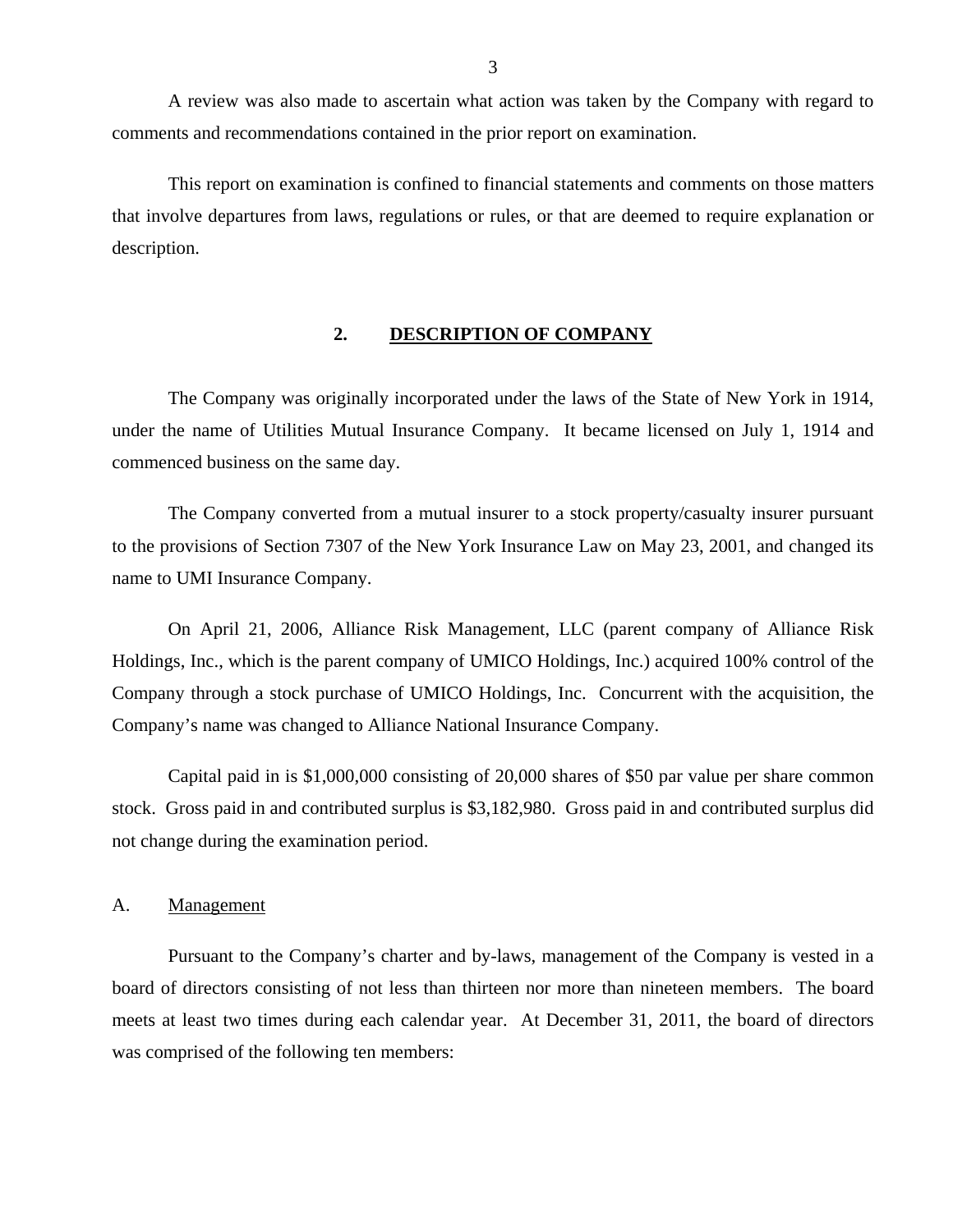Hugh James Agnew Flourtown, PA

Linda Sue Agnew Farmingdale, NY

Eric Kurtis Bossard Lansdale, PA

Randall Edward Dyen Raynham, MA

John Edward Eagen Philadelphia, PA

Kevin Joseph Kelly Haverford, PA

Mark Daniel Lunney Fort Washington, PA

Randall Paul Siko Drexel Hill, PA

Mary Beth Torunian Wayne, PA

Michael Richard Yach Havertown, PA

Name and Residence Principal Business Affiliation

Chief Executive Officer, Alliance National Insurance Company

Attorney, Jaspan, Schlesinger, Hoffman, LLP

Production, Alliance National Insurance Company

Retired

Claims Manager, Alliance National Insurance Company

Secretary, Alliance National Insurance Company

President, UnionOne Insurance Group

Executive Vice President Investments, Alliance National Insurance Company

Underwriting Manager, Alliance National Insurance Company

Production, Alliance National insurance Company

The Company is not complying with its by-laws as it does not have the minimum required number of board members. It is recommended that the Company maintain the minimum number of board members required by its by-laws. It is noted that the Company is in the process of amending its by-laws to reduce the minimum required number of directors.

A review of the minutes of the board of directors' meetings held during the examination period indicated that the meetings were generally well attended and each board member had an acceptable record of attendance.

As of December 31, 2011, the principal officers of the Company were as follows: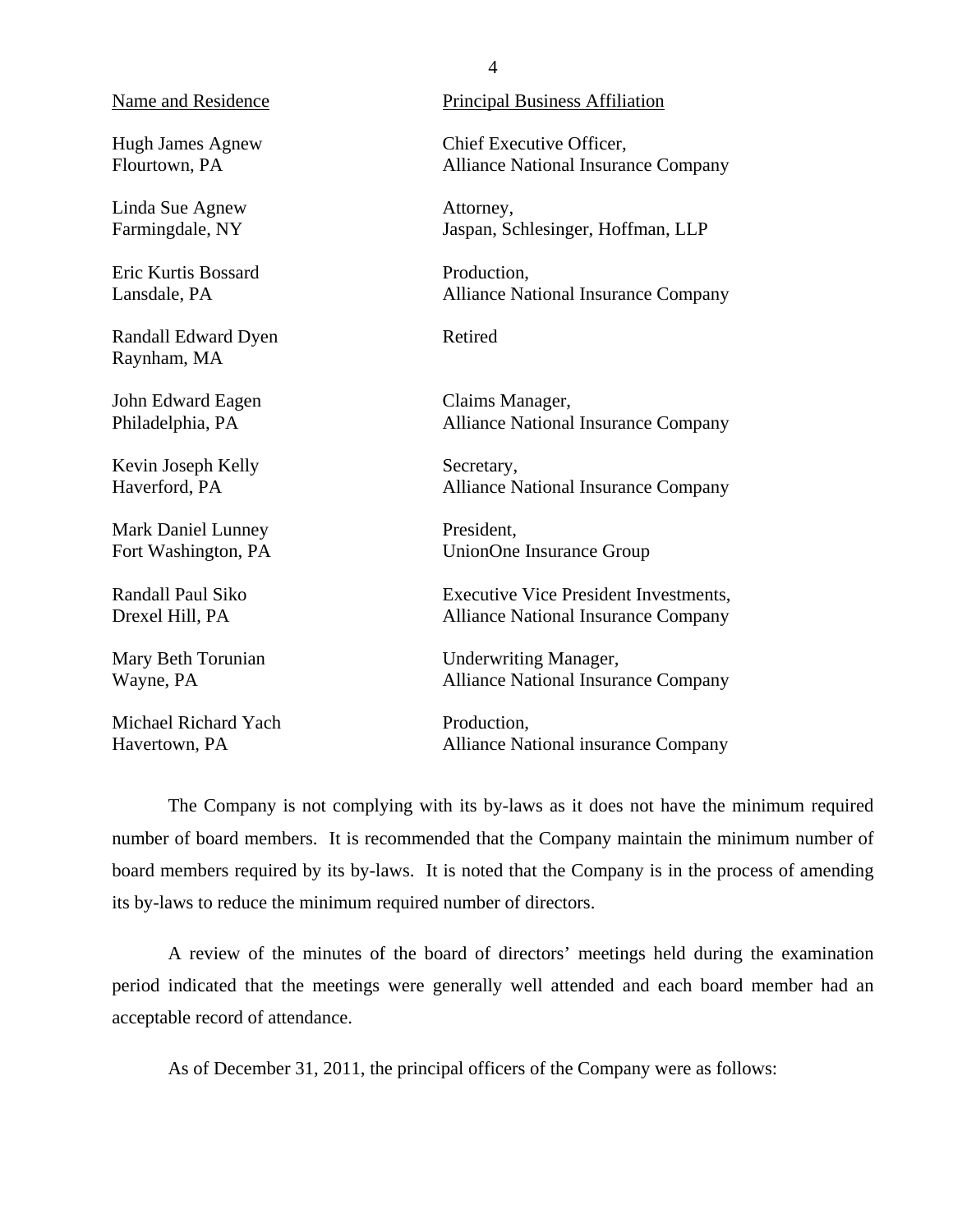| Name                          | Title                                                        |
|-------------------------------|--------------------------------------------------------------|
| <b>Hugh James Agnew</b>       | President, Chief Executive Office and Treasurer              |
| Kevin Joseph Kelly            | Secretary and General Counsel                                |
| Randall Paul Siko             | <b>Executive Vice President and Chief Investment Officer</b> |
| John Edward Eagen             | Vice President Claims                                        |
| <b>Joseph Patrick Marlowe</b> | Controller                                                   |
| Mary Beth Torunian            | <b>Chief Underwriting Officer</b>                            |

#### B. Territory and Plan of Operation

As of December 31, 2011, the Company was licensed to write business in New York, New Jersey and Pennsylvania.

As of the examination date, the Company was authorized to transact the kinds of insurance as defined in the following numbered paragraphs of Section 1113(a) of the New York Insurance Law:

| Paragraph | Line of Business                               |
|-----------|------------------------------------------------|
| 12        | Collision                                      |
| 13        | Personal injury liability                      |
| 14        | Property damage liability                      |
| 15        | Workers' compensation and employers' liability |

Based on the lines of business for which the Company is licensed and the Company's current capital structure, and pursuant to the requirements of Articles 13 and 41 of the New York Insurance Law, the Company is required to maintain a minimum surplus to policyholders in the amount of \$1,300,000.

The following schedule shows the direct premiums written by the Company both in total and in New York for the period under examination:

|               |                |                       | Premiums Written in New York State |
|---------------|----------------|-----------------------|------------------------------------|
| Calendar Year | New York State | <b>Total Premiums</b> | as a percentage of Total Premium   |
| 2008          |                | \$1,889,262           | $0.00\%$                           |
| 2009          | 3.990          | \$1,835,288           | 0.22%                              |
| 2010          | \$1,213,849    | \$963,093             | 126.04%                            |
| 2011          | \$3,689,182    | \$5,284,749           | 69.81%                             |

The Company began writing high deductible workers' compensation policies exclusively in the states of New York, New Jersey and Pennsylvania during 2006. In 2008, the Company began to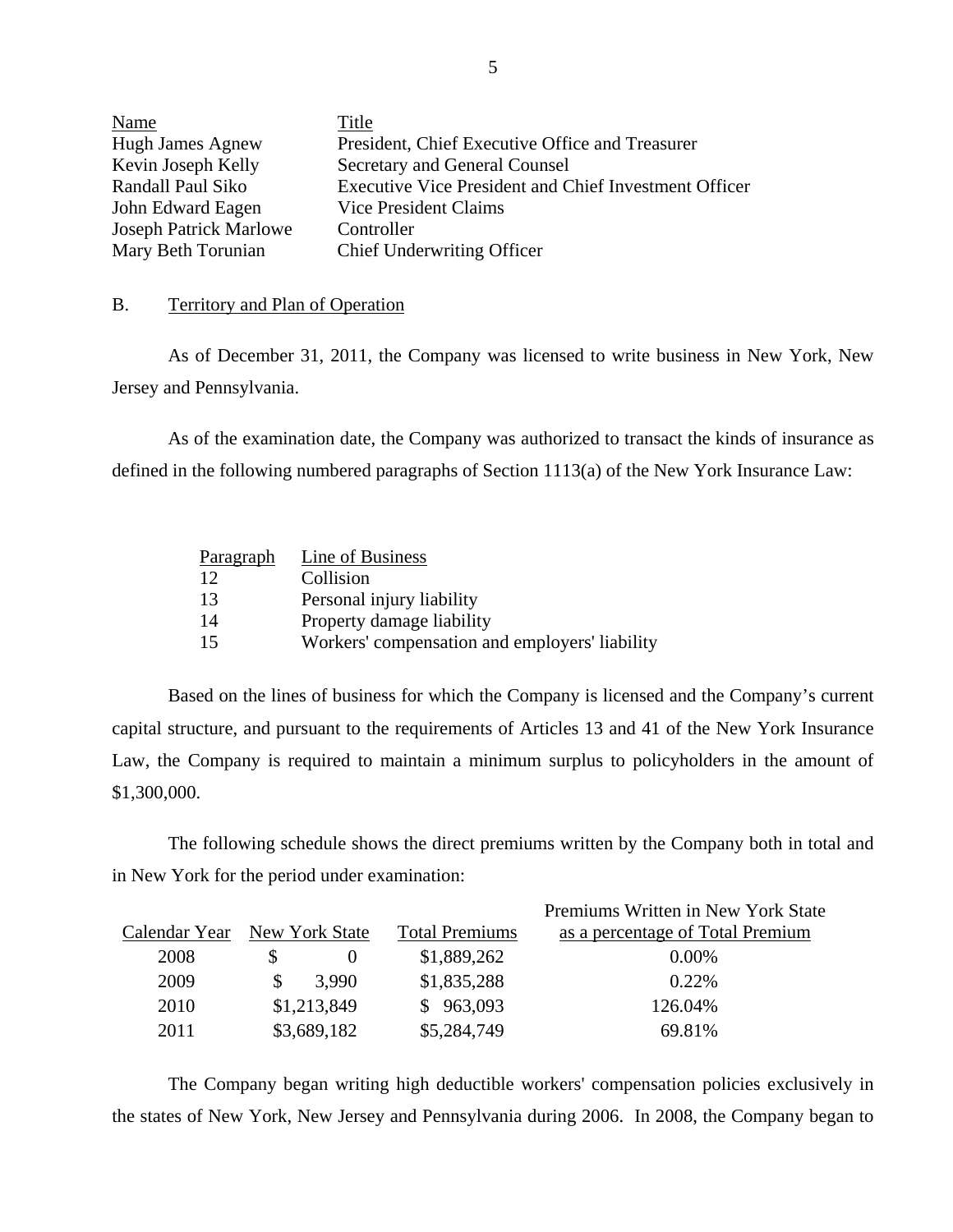<span id="page-7-0"></span>write guaranteed cost policies. The Company's products are offered through Archway Insurance Services, LLC (a related party). The policies are written on a direct bill basis.

## C. Reinsurance

The Company's assumed reinsurance consists only of the Company's participation in National Workers' Compensation Reinsurance Pool. The Company utilizes reinsurance accounting as defined in Statement of Statutory Accounting Principle ("SSAP") No. 62 for all of its assumed reinsurance business.

The Company has structured its ceded reinsurance program as follows:

| <b>Type of Treaty</b><br>Workers' Compensation Excess of Loss<br>100% with certified reinsurers rated Secure-3 | Cession<br>$1st$ Layer: \$4 million excess of \$1 million<br>ultimate net loss, each loss occurrence; limit<br>\$12 million for all loss occurrences.<br>$2nd Layer: $5 million excess of $5 million$<br>ultimate net loss, each loss occurrence; limit<br>\$15 million for all loss occurrences.                                                                                |
|----------------------------------------------------------------------------------------------------------------|----------------------------------------------------------------------------------------------------------------------------------------------------------------------------------------------------------------------------------------------------------------------------------------------------------------------------------------------------------------------------------|
|                                                                                                                | <b>or</b><br>For policies with a self-insured retention of \$1<br>million or greater:<br>$1st$ Layer: \$4 million excess of underlying<br>retention, each loss occurrence; limit \$12<br>million for all loss occurrences.<br>$2nd$ Layer: \$5 million excess of \$4 million plus<br>underlying retention, each loss occurrence;<br>limit \$15 million for all loss occurrences. |

Pursuant to the provisions of Parts 125.4(e), (f), and (h) of Department Regulation 20, the Company is required to obtain a certain amount of collateral to take full reserve credit for the reinsurance. The Company obtained a letter of credit for its cession to an unauthorized reinsurer, which was reviewed for compliance with Department Regulations 133. No exceptions were noted.

All significant ceded reinsurance agreements in effect as of the examination date were reviewed and found to contain the required clauses, including an insolvency clause meeting the requirements of Section 1308 of the New York Insurance Law.

Additionally, management has represented that all material ceded reinsurance agreements transfer both underwriting and timing risk as set forth in SSAP No. 62. Representations were supported by appropriate risk transfer analyses and an attestation from the Company's Chief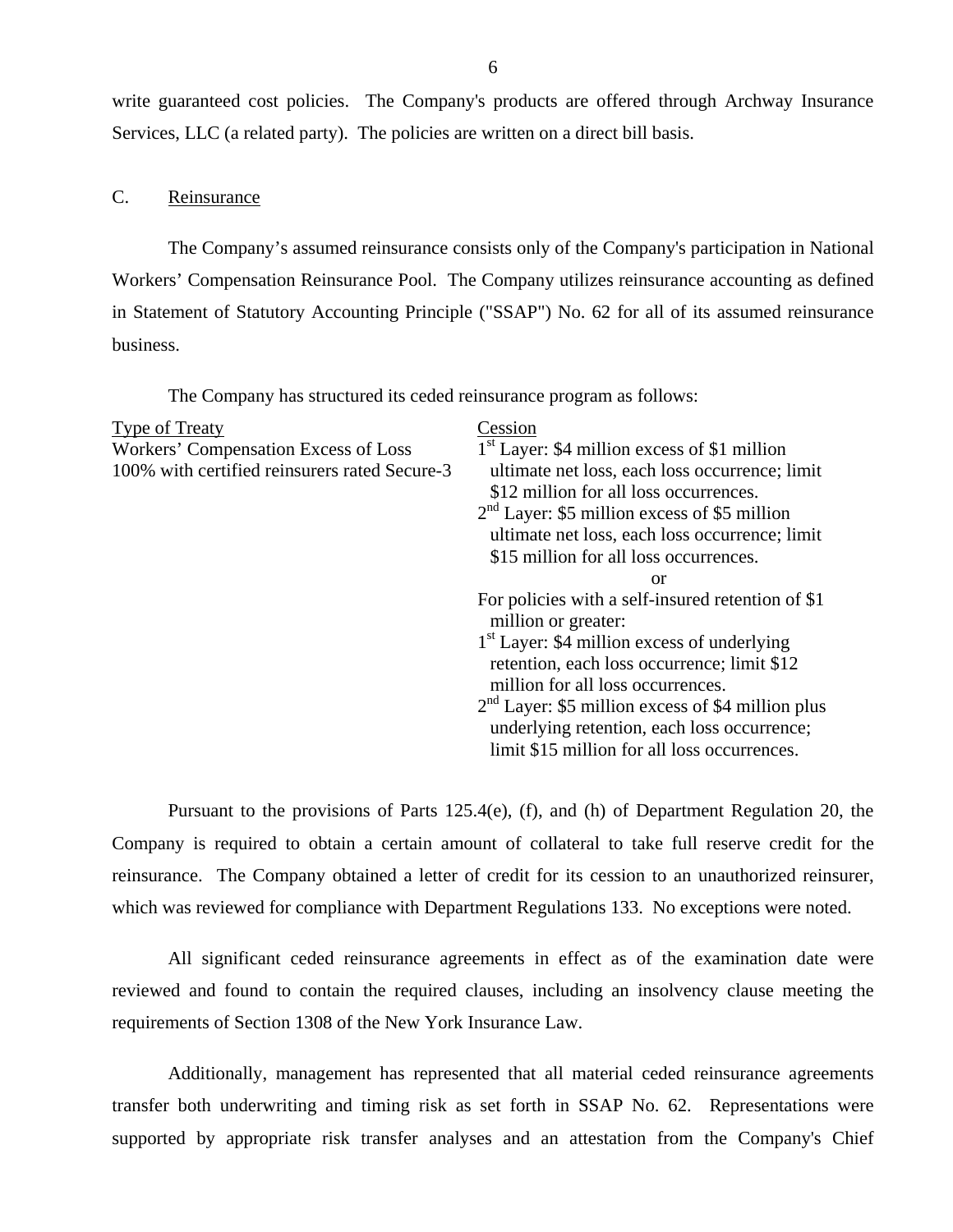<span id="page-8-0"></span>Executive Officer and Chief Financial Officer pursuant to the NAIC Annual Statement Instructions. Additionally, examination review indicated that the Company was not a party to any finite reinsurance agreements. All ceded reinsurance agreements were accounted for utilizing reinsurance accounting as set forth in SSAP No. 62.

Effective May 31, 2009, the Company commuted a loss portfolio transfer ("LPT") agreement that it had with Cologne Reinsurance Company (Dublin) Ltd. ("Cologne Re"). Pursuant to the LPT agreement, which was effective January 1, 2000, the Company ceded 100% of its outstanding loss and loss adjustment expense reserves for accident years 1999 and prior to Cologne Re. The outstanding liabilities were all workers' compensation business and the run off of the claims was administered by an independent third party administrator, Cambridge Integrated Services. With the commutation, the Company took back \$40,842,345 in reserves and received compensation from Cologne Re in the amount of \$49,349,341, resulting in a surplus gain of \$8,506,996.

## D. Holding Company System

The Company is 100% owned by UMICO Holdings, a New York corporation, which is 100% owned by Alliance Risk Holdings, Inc., a Pennsylvania corporation, which is in turn controlled by Alliance Risk Management LLC, a Pennsylvania corporation. Hugh Agnew and Eric Bossard have been deemed the ultimate controlling persons by virtue of their ownership percentages of Alliance Risk Management, LLC.

A review of the Holding Company Registration Statements filed with this Department during the examination period indicated that such statements were filed in a timely manner.

The following is a chart of the holding company system at December 31, 2011: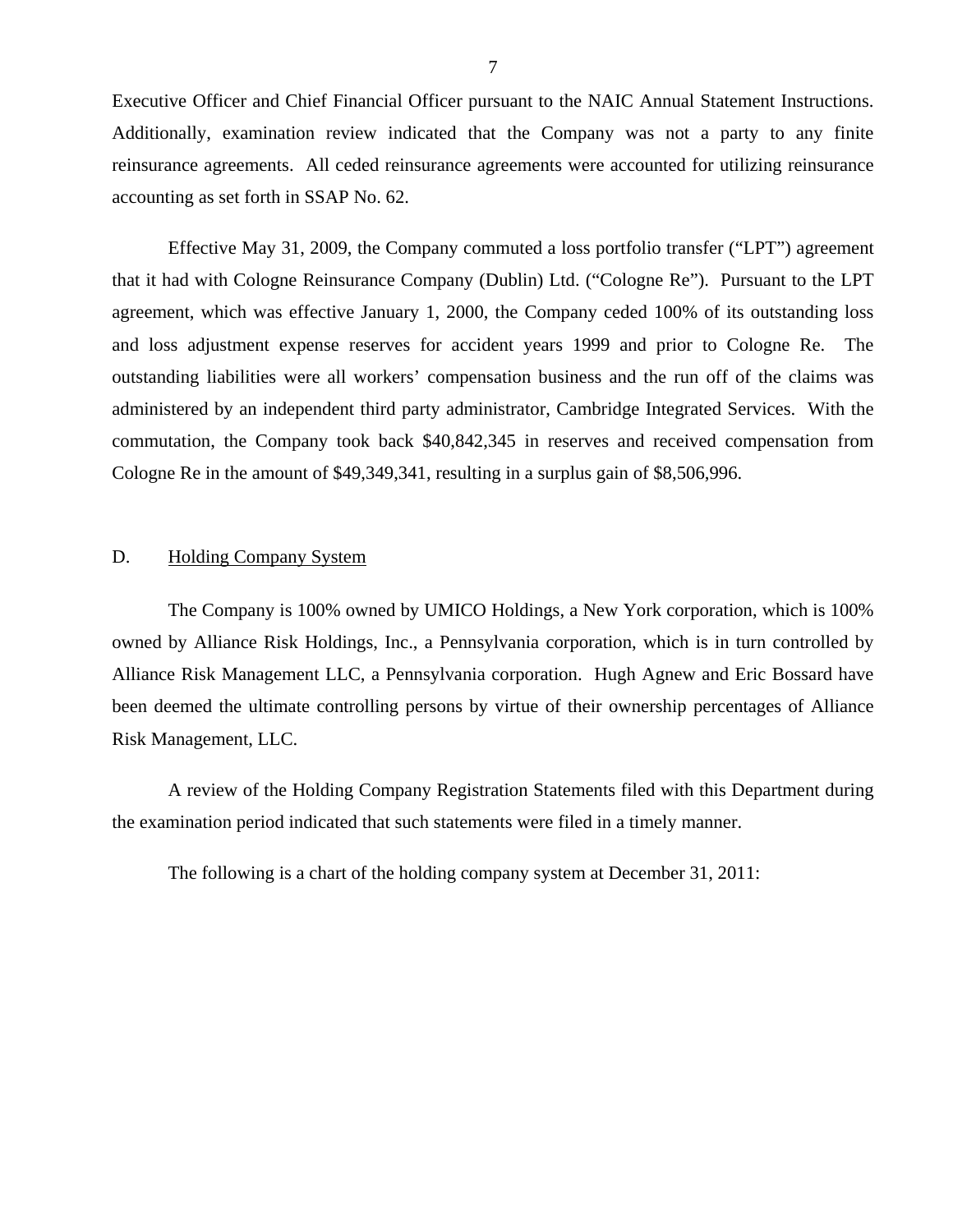

\* Mr. Milbert owns a % of the following: (exclusive of Archway Insurance Services, LLC) UnionOne Insurance Group, LLC; the Harris Agency, LLC; Alliance Risk Management, LLC. He also purports to own a percentage of the Company. That percentage is in dispute by the majority of the members' interest.

8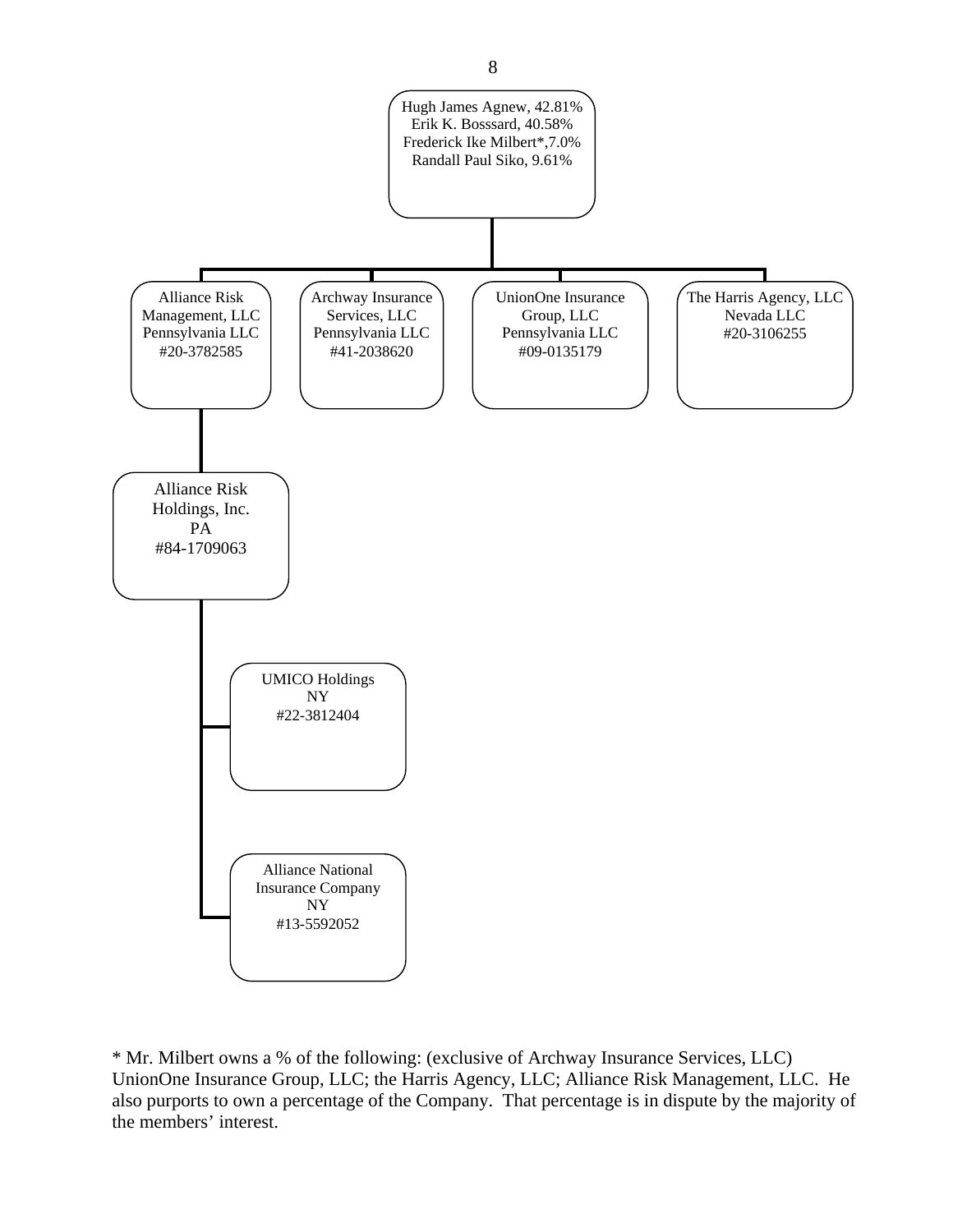At December 31, 2011, the Company was party to the following agreements with other members of its holding company system:

#### Tax Allocation Agreement

Effective April 1, 2006, the Company is a party to a tax allocation agreement with Alliance Risk Holdings, Inc. ("ARH") and UMICO Holdings Inc. The agreement provides for the calculation of the Company's tax liability on a separate return basis. Settlements under the agreement shall be made within thirty days of filing the applicable estimated or actual consolidated federal corporate tax return except where a refund is due ARH, in which case, it may defer payment to the Company to within thirty days of receipt of such refund.

#### Management Service Agreement

Effective May 1, 2006, the Company and Archway Insurance Services, LLC ("Archway") entered into a management agreement in which Archway agrees to supervise, direct and implement the production, underwriting, policy issuance, premium collection, accounting, statistical and other work necessary or incidental to the insurance business. Archway also agrees to set up and maintain books and records and handle claims processing. The agreement was filed with this Department pursuant to Section 1505 of the New York Insurance Law.

The Company has been deemed to be a producer-controlled insurer pursuant to the provisions of Department Regulation 52-A, based on the business produced for the Company pursuant to this agreement. The Company has made the required filings pursuant to Part 80-2.2(c) of Department Regulation 52-A.

## Expense Sharing Agreement

Effective April 1, 2006, the Company is a party to an expense sharing agreement with Archway and UnionOne Insurance Group, LLC ("UnionOne"). UnionOne is an insurance agency providing commercial and personal lines insurance; group and worksite benefits; individual life, disability and health insurance. The agreement provides that the companies shall share common expenses to include: rent for office space; utilities; information technology, computer, phone and related expenses; accounting and legal services; salaries, employee benefits, payroll; and boards, bureaus and assessments. Effective January 1, 2007, the agreement was amended to include Nevada Investment Partners, LLC and The Harris Agency, LLC. The agreement was filed with this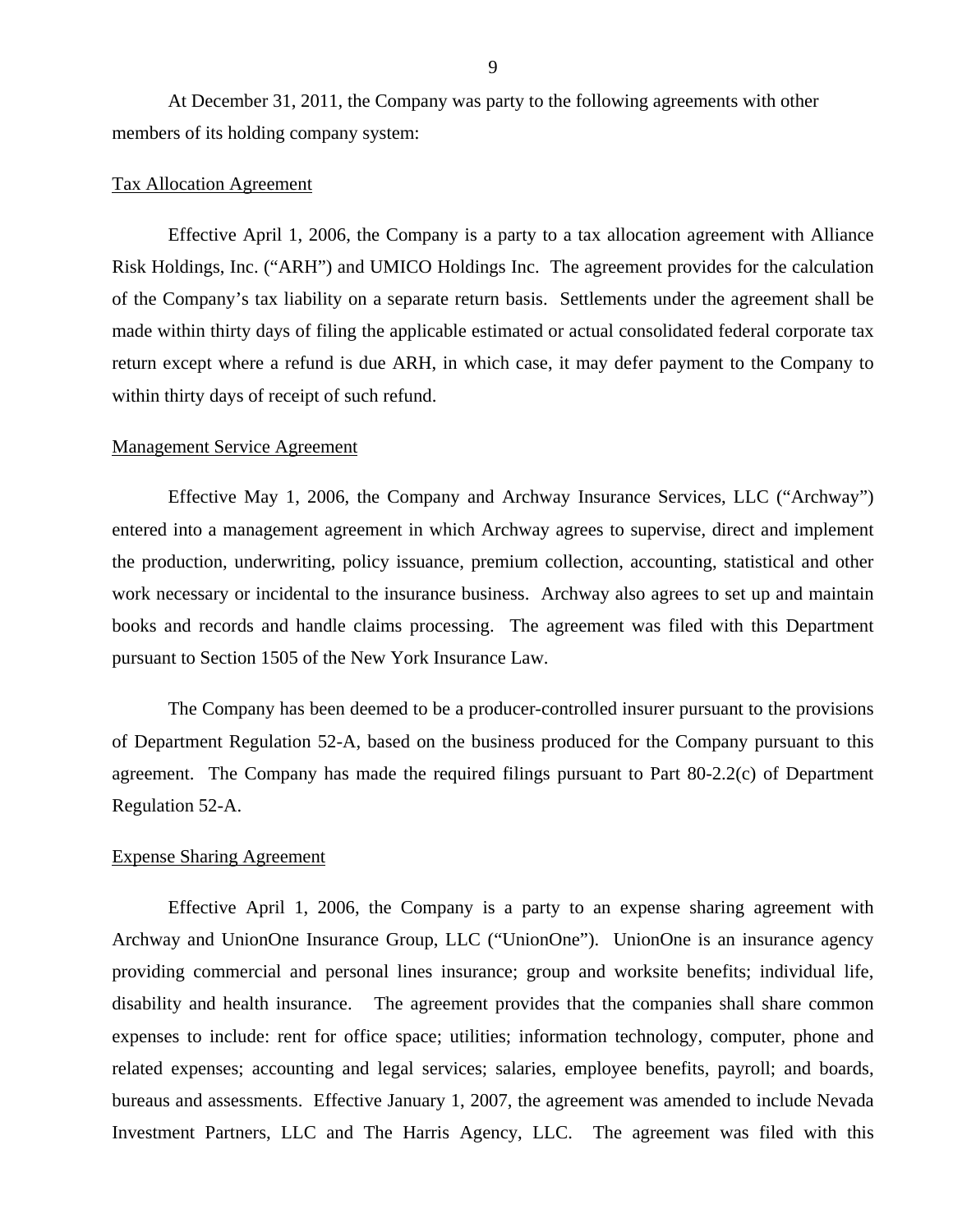<span id="page-11-0"></span>Department by letter dated June 2, 2008. The Department responded on June 11, 2008 with questions about certain provisions in the agreement, to which the Company never responded.

A review of the management service agreement and the expense sharing agreement indicated that such agreements do not contain language that provide for timely settlement of amounts owed, with a specified due date, as required pursuant to paragraph 2 of SSAP No. 96.

It is recommended that the Company amend its management and expense sharing agreements to provide for the timely settlement of amounts owed, with a specified due date, pursuant to the provisions of SSAP No. 96 and submit the amended agreement to the Department for nondisapproval pursuant to Section 1505(d) of the New York Insurance Law.

#### Subrogation Fee Agreement

Effective January 1, 2010, the Company is a party to a subrogation collection services agreement with American Subrogation Specialists, LLC ("AS"). The agreement provides that the Company shall refer, on an exclusive basis, all subrogation work to AS for its consideration and to allow AS to make a recommendation as to whether or not there exists viable subrogation potential on a specific claim. It is noted that AS is partly owned by Hugh Agnew; therefore, the agreement should have been filed with this Department pursuant to Section 1505 of the New York Insurance Law. The Company submitted the agreement to the Department on May 1, 2011, sixteen months after the effective date of the agreement. Pursuant to Section 1505(d) of the New York Insurance Law, an insurer may not enter into a transaction with any member of its holding company unless it has notified the superintendent in writing of its intention to enter into any such transaction at least thirty days prior thereto and he has not disapproved it. Additionally, it is noted that the agreement was included as part of the Company's annual holding company registration statement rather than as a separate request for non-disapproval pursuant to Section 1505(d) of the New York Insurance Law.

It is recommended that the Company submit its intercompany agreements, and any amendments thereto, to the Department in a timely manner pursuant to the provisions of Section 1505(d) of the New York Insurance Law.

#### Sublease Agreements

Effective March 1, 2009, the Company is a party to separate sublease agreements with Archway and UnionOne for their use of office space at the Company's administrative building.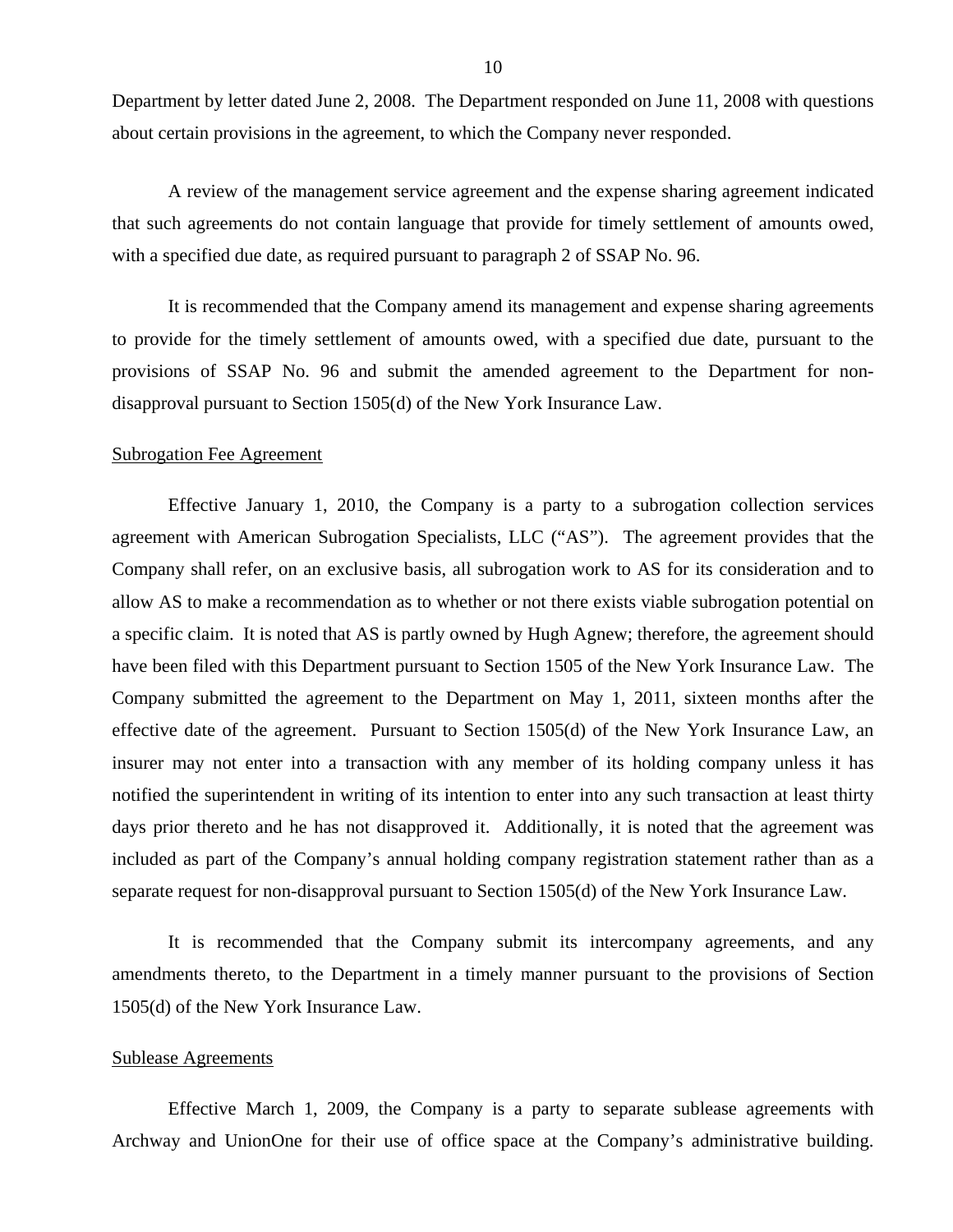Under a master rent agreement with Endeavor Realty LLC, the Company rents approximately 12,500 square feet in its administrative building at 370 Commerce Drive, Fort Washington, PA. Of this amount, 3,150 square feet is rented to each affiliate. The agreements were filed with this Department pursuant to Section 1505 of the New York Insurance Law.

## Innovative Service Agreement

Effective January 1, 2010, the Company is a party to a service and fees agreement with Innovative Employer Solutions ("IES"). The agreement provides for IES to provide loss control and safety and other services on behalf of the Company's clients and customers in consideration for the payment of fees to IES. It is noted that IES is owned by Hugh Agnew; therefore, the agreement should have been filed with this Department pursuant to Section 1505(d) of the New York Insurance Law.

It is recommended that the Company's service and fees agreement with IES be filed with the Department pursuant to Section 1505(d) of the New York Insurance Law.

#### Optimal Service Agreement

Effective October 1, 2010, the Company is a party to a service and fee agreement with Optimal Employer Solutions ('OES"). The agreement provides for OES to provide automated claim payment services and data processing on behalf of the Company to its insureds, claimants and customers in consideration for the payment of fees to OES. It is noted that OES is owned by Hugh Agnew; therefore, the agreement should have been filed with this Department pursuant to Section 1505 of the New York Insurance Law. The Company submitted the agreement to the Department on May 1, 2011, nineteen months after the effective date of the agreement. Pursuant to Section 1505(d) of the New York Insurance Law, an insurer may not enter into a transaction with any member of its holding company unless it has notified the superintendent in writing of its intention to enter into any such transaction at least thirty days prior thereto and he has not disapproved it. Additionally, it is noted that the agreement was included as part of the Company's annual holding company registration statement rather than as a separate request for non-disapproval pursuant to Section 1505(d) of the New York Insurance Law.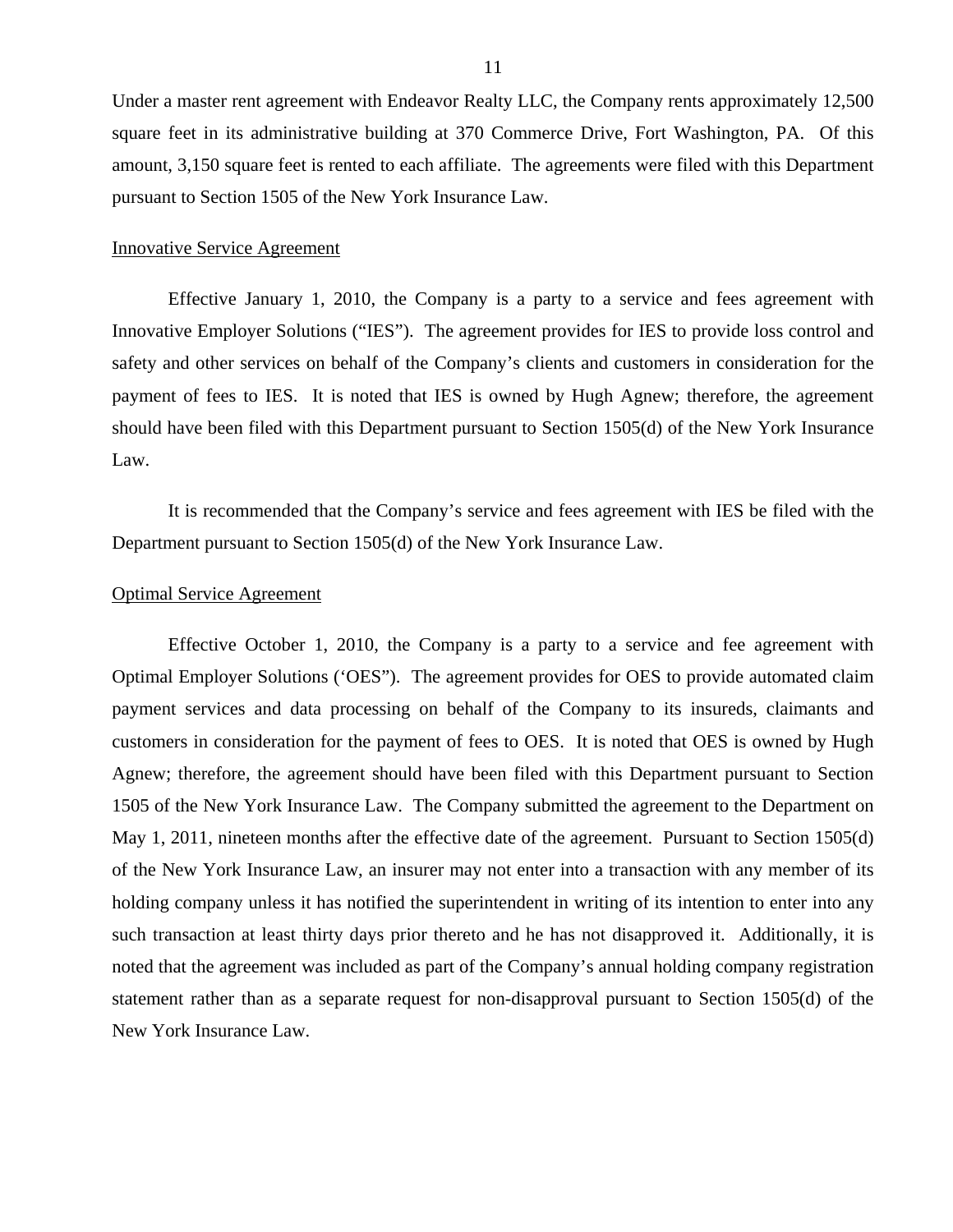It is recommended that the Company submit its intercompany agreements, and any amendments thereto, to the Department in a timely manner pursuant to the provisions of Section 1505(d) of the New York Insurance Law.

### Provider Service Agreement Preferred Network Solutions:

A review revealed that an affiliated entity, Preferred Network Solutions ("PNS"), was rendering recurring consulting services to the Company without a written agreement. It is noted that PNS is owned by Hugh Agnew.

It is recommended that the Company enter into a written agreement that documents the services performed by PNS and submit the agreement to the Department pursuant to Section 1505 of the New York Insurance Law.

As regards the Company's aforementioned agreements that were entered into in contravention of Section 1505 of the Insurance Law, namely the expense sharing agreement, the subrogation collection agreement, the innovative service agreement, the optimal service agreement and the provider service agreement, the Company is directed to review its expenses for all of these agreements and provide a report to this Department of all those expenditures made in violation of statute.

## Note 10 of the Notes to Financial Statements (Information Concerning Parent, Subsidiaries, Affiliates and Other Related Parties)

Pursuant to the NAIC Annual Statement Instructions, the Company is required to include in Note 10 of the Notes to Financial Statements, disclosures of all material related party transactions and the nature of the relationship involved.

Note 10 in the 2011 Annual Statement states that "Archway Insurance Services has agreed to act as (exclusive) managing general agent for the Company." It is noted that Archway is a member of the same holding company system as the Company; therefore, it is not considered to be a managing general agent pursuant to Part 33.4(a) of Department Regulation 120. Additionally, Note 10 did not disclose the fact that Archway has been deemed a controlling producer of the Company pursuant to the provisions of Part 80-2.2 of Department Regulation 52-A. It is recommended that the Company properly disclose the nature of the relationship it has with Archway as a controlling producer in Note 10 of its annual statement as required pursuant to the NAIC Annual Statement Instructions.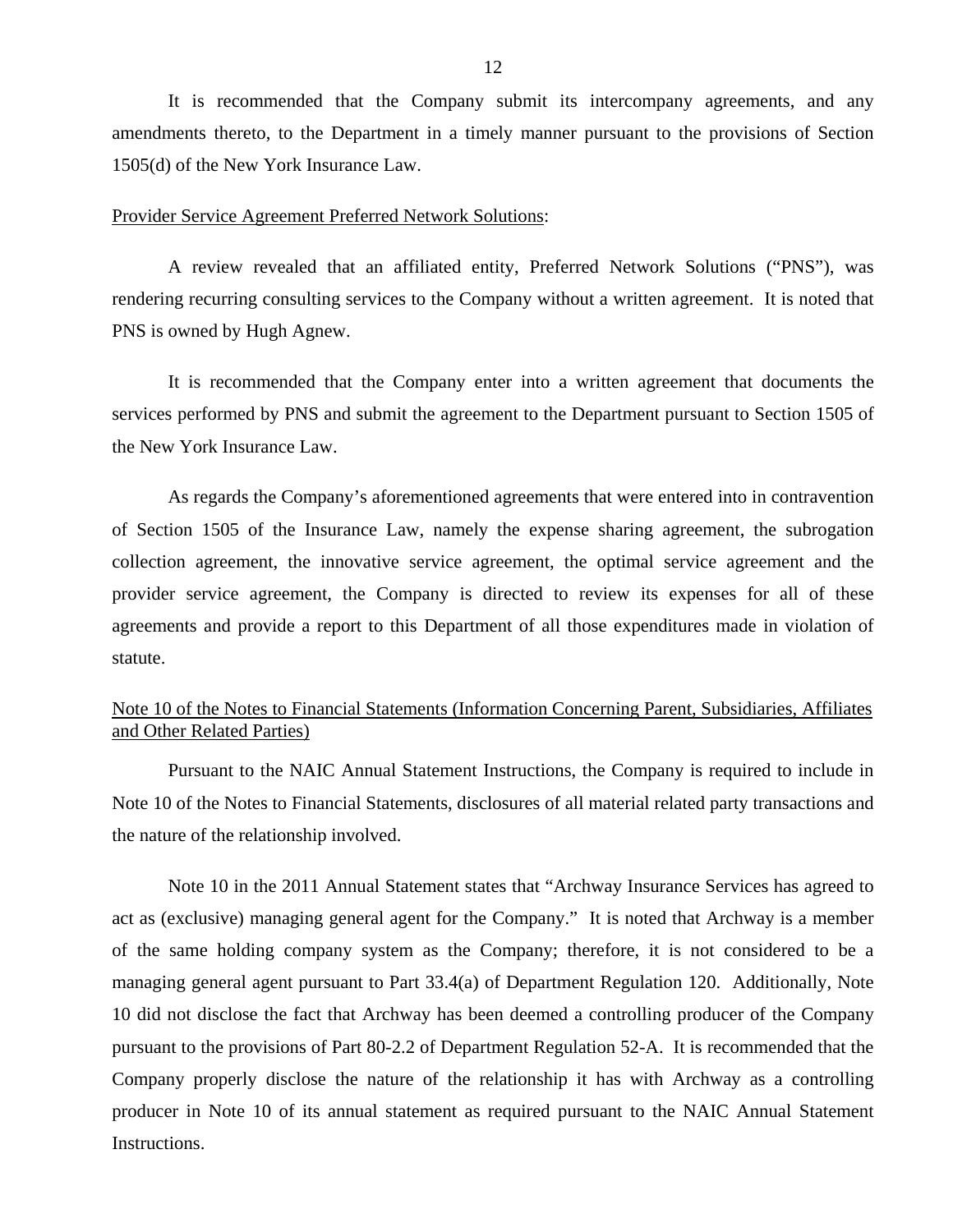Additionally, it was noted that Note 10 did not disclose any of the other material related party transactions, including any of the management and service agreements with affiliated parties. It is recommended that the Company disclose all material related party transactions in Note 10 of its annual statement as required pursuant to the NAIC Annual Statement Instructions.

## Schedule Y – Information Concerning Activities of Insurer Members of a Holding Company Group

Upon review of the Company's 2011 Annual Statement, it was noted that the Company did not complete Schedule Y Part 1A (Detail of Insurance Holding Company System) or Part 2 (Summary of Insurer's Transactions With Any Affiliates). It is recommended that the Company complete Schedule Y Parts 1A and 2, pursuant to the NAIC Annual Statement Instructions.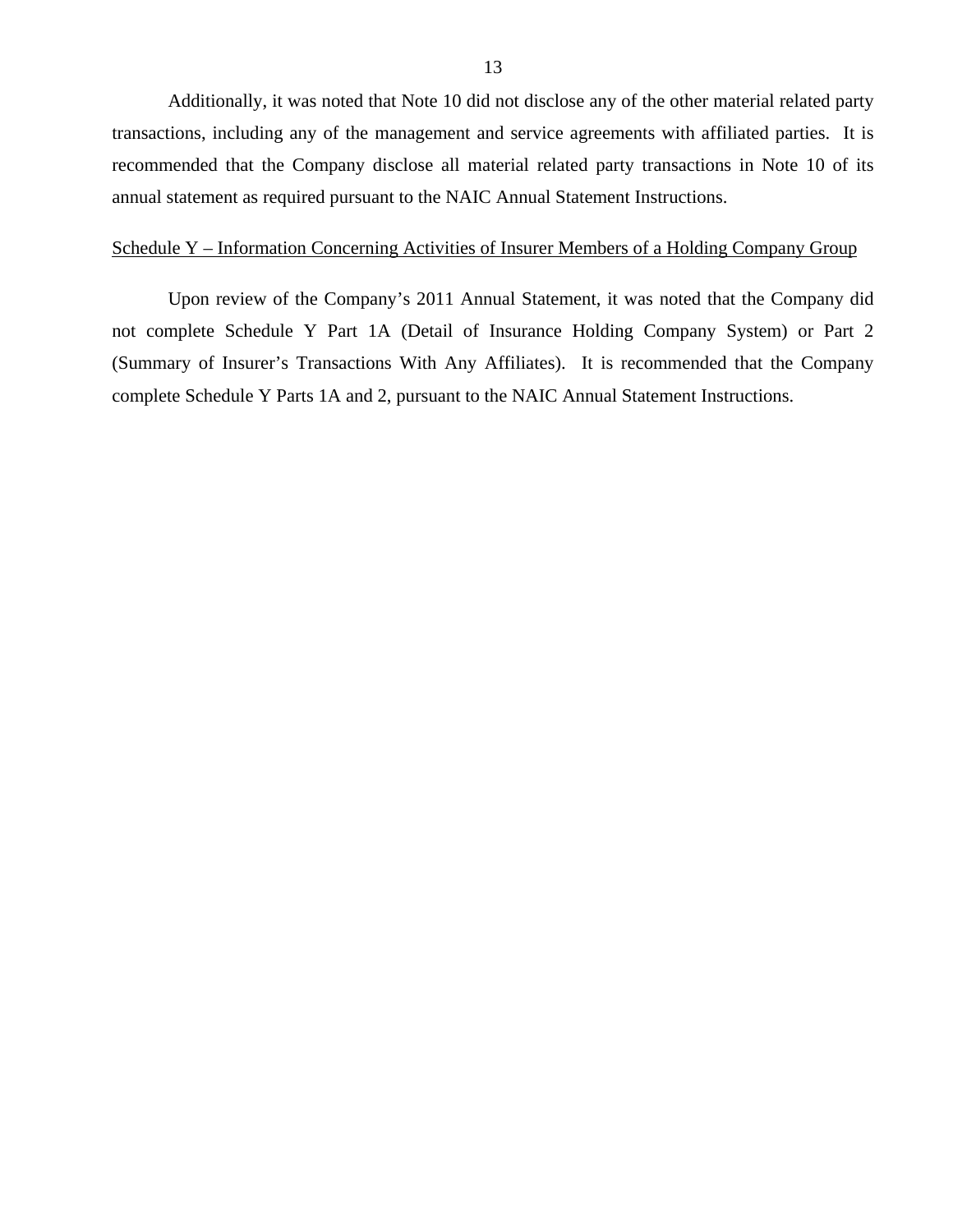#### E. Significant Operating Ratios

| The following ratios have been computed as of December 31, 2011, based upon the results of |      |
|--------------------------------------------------------------------------------------------|------|
| this examination:                                                                          |      |
| Net premiums written to surplus as regards policyholders                                   | 95%  |
| Liabilities to liquid assets (cash and invested assets less investments in<br>affiliates)  | 101% |
| Premiums in course of collection to surplus as regards policyholders                       | 34%  |

The liabilities to liquid assets ratio exceeds the benchmark range of 100%. All of the other above ratios fall within the benchmark ranges set forth in the Insurance Regulatory Information System of the National Association of Insurance Commissioners.

The underwriting ratios presented below are on an earned/incurred basis and encompass the four-year period covered by this examination:

|                                              | <b>Amounts</b> | Ratios   |
|----------------------------------------------|----------------|----------|
| Losses and loss adjustment expenses incurred | \$8,550,242    | 133.08%  |
| Other underwriting expenses incurred         | 8,445,821      | 131.45   |
| Net underwriting loss                        | (10,571,137)   | (164.53) |
| Premiums earned                              | \$6,424,926    | 100.00%  |

The Company's poor underwriting results emanate primarily from high expense costs in relation to its premium writings.

## F. Accounts and Records

## 1. Approval of Investments

A review of the minutes of the board of directors' meeting indicated that the Company's investments were discussed, however, there is no indication that the directors were provided with a listing of the Company's investment transactions for their review and approval. Section 1411(a) of the New York Insurance Law states, in pertinent part: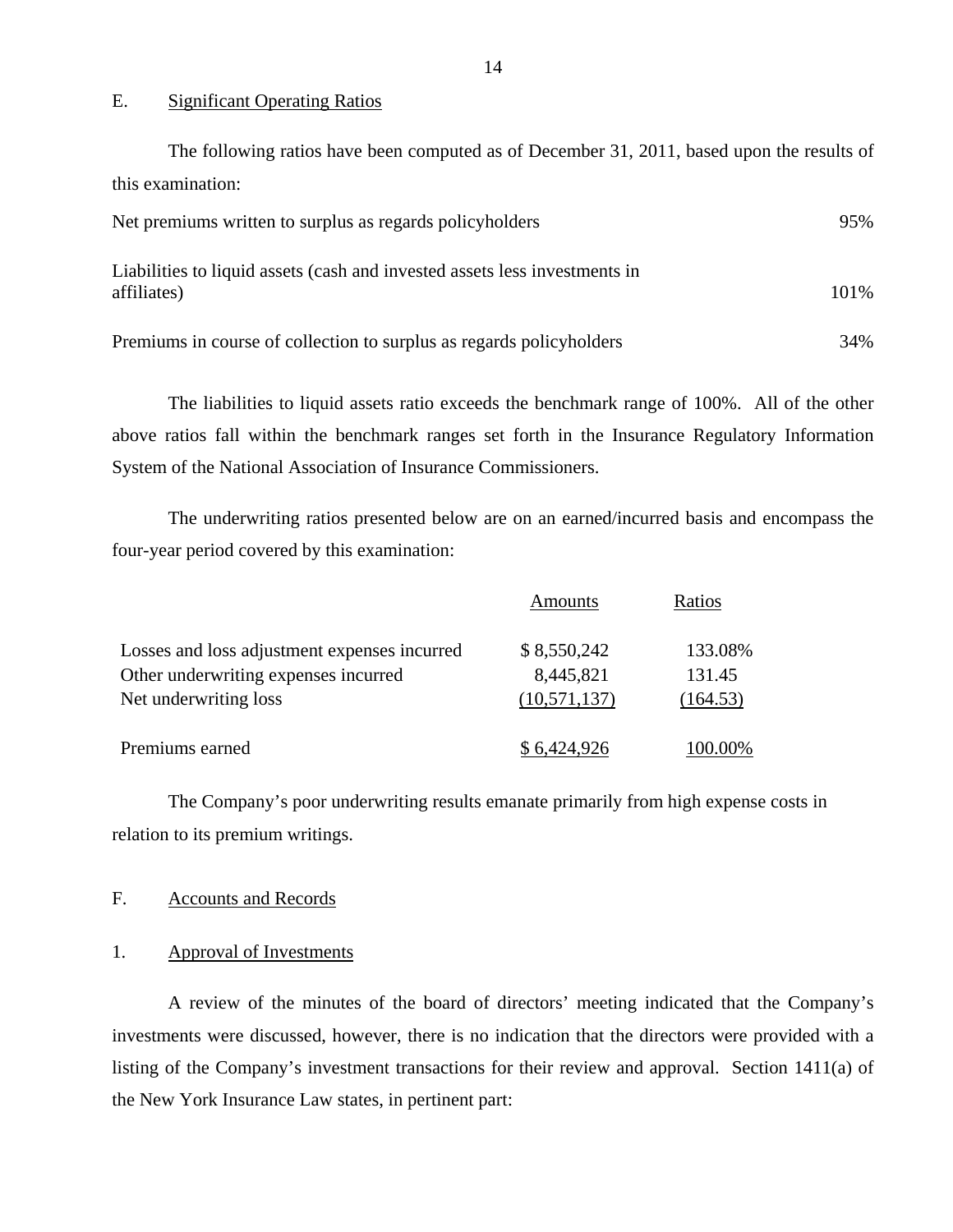"No domestic insurer shall make any loan or investment ... unless authorized or approved by its board of directors or a committee thereof responsible for supervising or making such investment or loan. The committee's minutes shall be recorded and a report submitted to the board of directors at its next meeting."

It is recommended that the Company provide the members of the board of directors, or a committee thereof, with a listing of the Company's investment transactions and have the minutes reflect that the members have reviewed and approved the Company's investments pursuant to the provisions of Section 1411(a) of the New York Insurance Law. Additionally, a copy of the listing of the Company's investment transactions should be included as an addendum to the minutes of the meetings.

#### 2. Deductible Receivables

The Company maintains letters of credit from certain high deductible policyholders related to workers' compensation business written during years 1993 through 2000, which secures the payment of the receivables under high deductible policies for the respective insureds.

A review noted that the some of these deductible receivables were over one year old. The insureds were Central Hudson Gas & Electric Company, Long Island Lighting Company, Rochester Gas and Electric Company, and GPU Energy.

It is recommended that the company collect the deductible receivables over one year old, or draw down on the underlying collateral.

#### 3. Collectability of Intercompany Receivables

The Company provides office space, computer consulting, personnel and various other services to Archway and UnionOne and allocates the expenses pursuant to an expense sharing agreement. A review of settlement of intercompany balances indicated that as of December 31, 2011, Archway owed the Company \$105,245 and UnionOne owed the Company \$248,058 for services rendered. Further, it was noted that Archway has not made any payments to the Company since March 2011 and UnionOne has not made any payments at all since prior to 2011. The Company advised that the intercompany balances have not been settled because Archway and UnionOne do not have sufficient funds to pay the amounts owed to the Company.

The Company has not admitted the intercompany receivable balances; however, by allowing its affiliates to continue to receive services when they are not paying for them is contrary to the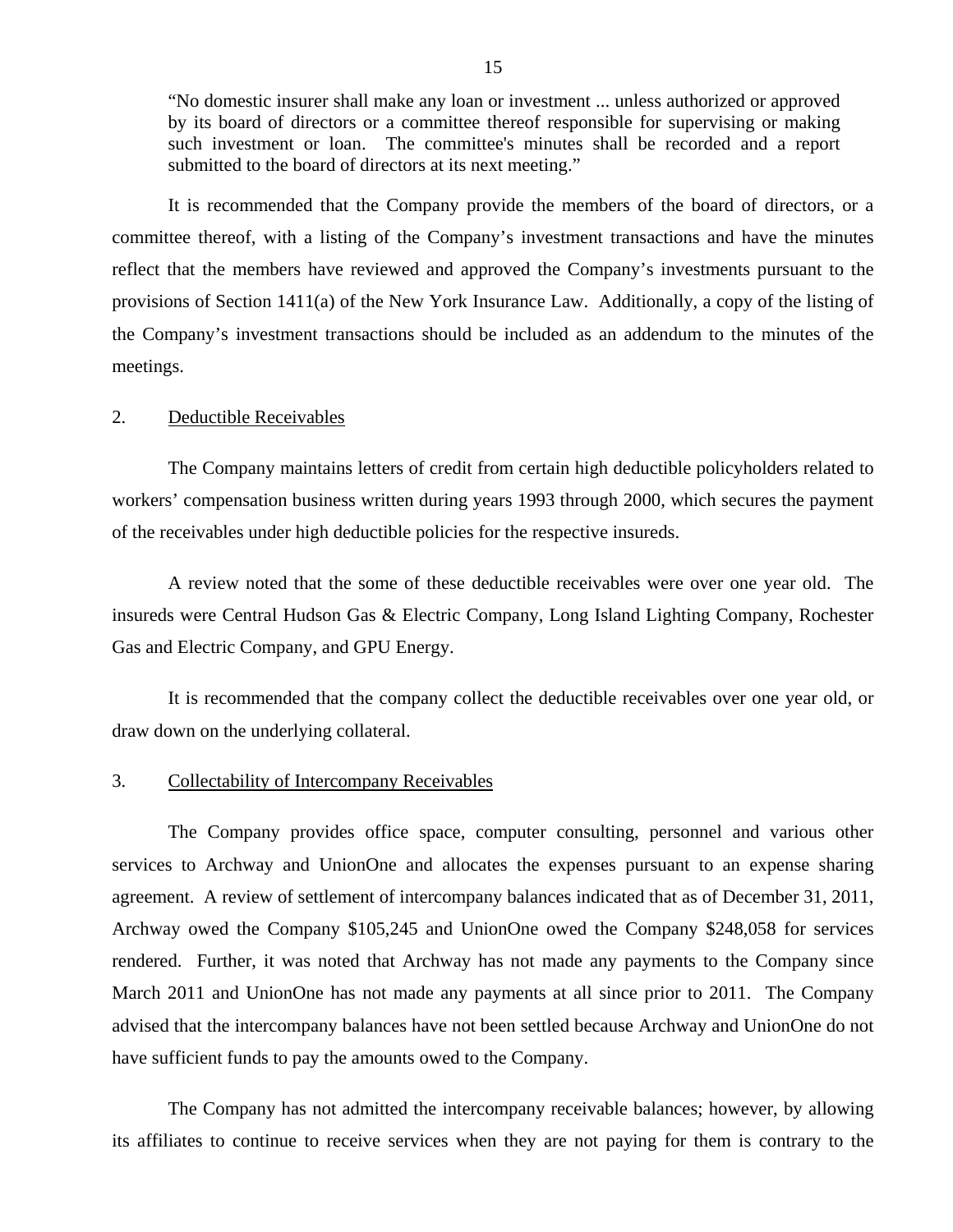provisions of Section 1505(a) of the New York Insurance Law, which requires that transactions within a holding company system shall be fair and equitable and fees for services shall be reasonable. It is recommended that the Company refrain from providing services to its affiliates without receiving compensation in a timely manner.

## 4. Loans to Officers

During the examination period, the Company made a loan to an officer of the Company in violation of Section 1411(f) of the New York Insurance Law, which states:

No insurer doing business in this state shall, except as provided in subsection (h) hereof, make any loan to any of its directors or officers, directly or indirectly, or through its subsidiaries; nor shall any such director or officer accept any such loan directly or indirectly.

It is recommended that the Company refrain from making loans to any of its directors or officers pursuant to Section 1411(f) of the New York Insurance Law. Upon being advised of the violation, the officer repaid the loan in full.

5. General Expenses

Upon review of the Company's expenses, it was noted that adequate supporting documentation describing the nature of and business purpose of the disbursement did not exist in some instances, particularly for payments of expenses charged on corporate credit cards. Section 1217 of the New York Insurance Law states:

No domestic insurance company shall make any disbursement of one hundred dollars or more unless evidenced by a voucher signed by or on behalf of the payee as compensation for goods or services rendered for the company, and correctly describing the consideration for the payment. If such disbursement be for services and disbursements, such vouchers shall set forth the services rendered and itemize the disbursements; if it is in connection with any matter pending before any legislative or public body or before any government department or officer, the voucher shall correctly describe also the nature of the matter and the company's interest therein. If such a voucher is unobtainable, the disbursement shall be evidenced by a statement of an officer or responsible employee affirmed by him as true under the penalties of perjury, stating the reasons therefor and setting forth the particulars above mentioned.

It is recommended that the Company strengthen its internal controls over expenses by requiring that all expenditures be adequately supported by vouchers that sufficiently identify the services rendered, the nature of the disbursement and the business purpose as it relates to the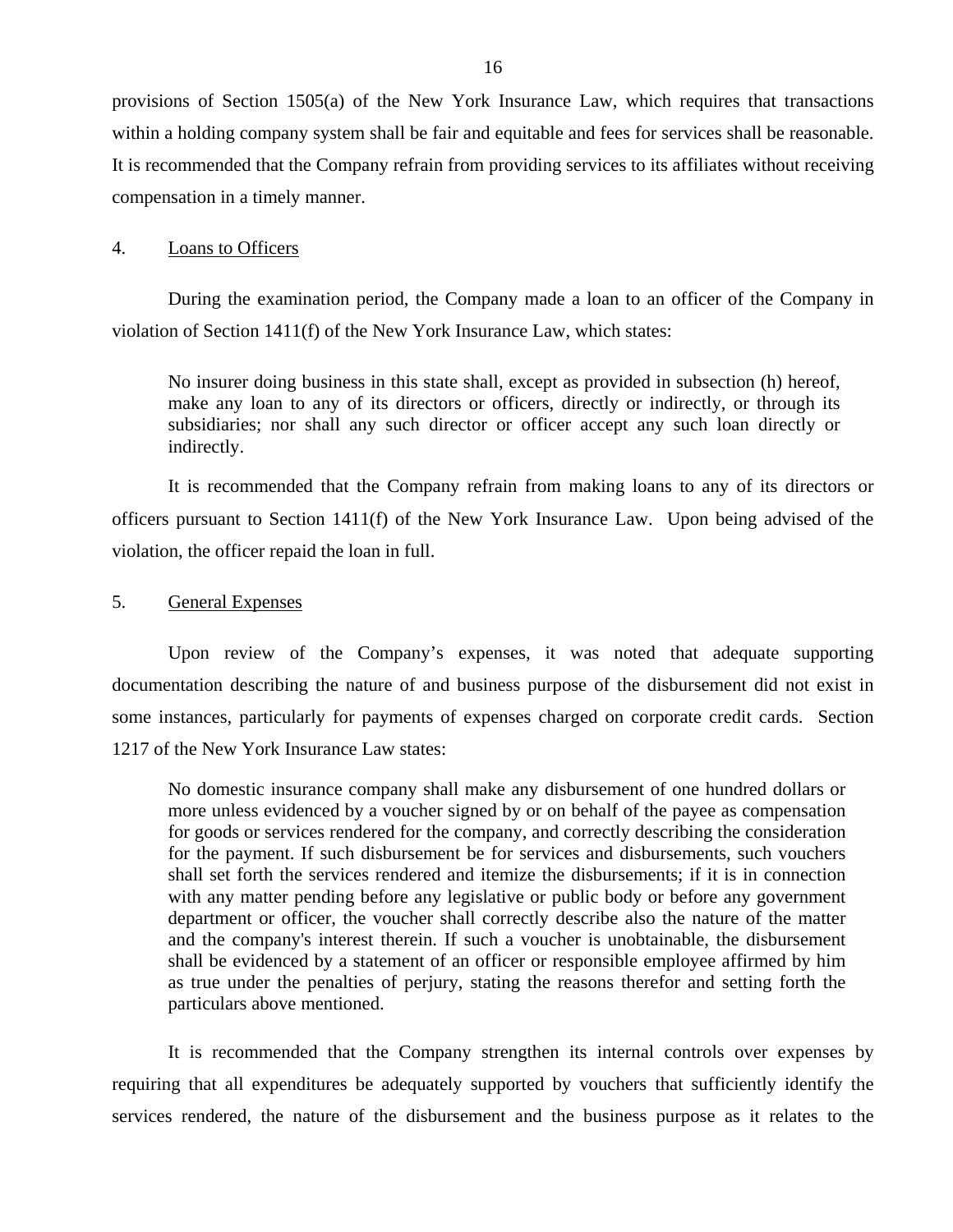Company. Further, it is recommended that all approvals to disburse funds from the insurers be appropriately documented, in writing, by an officer or a responsible employee of the insurer.

#### 6. No Business Continuity or Disaster Recovery Plan

The Company does not have a business continuity/disaster recovery plan. All critical backup media, documentation and other IT resources necessary for IT recovery and continuity plans are not stored offsite in a secure location. The claims data is backed up on the claims software vendor's servers. However, other systems are not backed up.

It is recommended that the company implement defined processes for continuity of business and disaster recovery.

It is also recommended that the Company ensure that all critical backup media, documentation and other IT resources necessary for IT recovery and continuity plans are stored offsite in a secure location.

#### 7. Data Retention Policy

The Company does not have a formal written data retention policy. The Company advised us that its policy is to retain data for seven years; however, that policy has not been formalized. It is recommended that the Company establish a written data retention policy that conforms with Part 243.2(b) of Department Regulation 152.

## 8. Process Manual

The Company does not maintain formal process manuals to document the procedures for the operations of its key activities. The Company advised that it is a small company and they rely on the experience of its officers and staff to perform the day to day functions. Formal process manuals are essential to ensure that all necessary procedures are performed in the event that a key employee leaves the Company or becomes unable to perform his or her duties for whatever reason.

It is recommended that the Company prepare process manuals to document the operations of its key activities.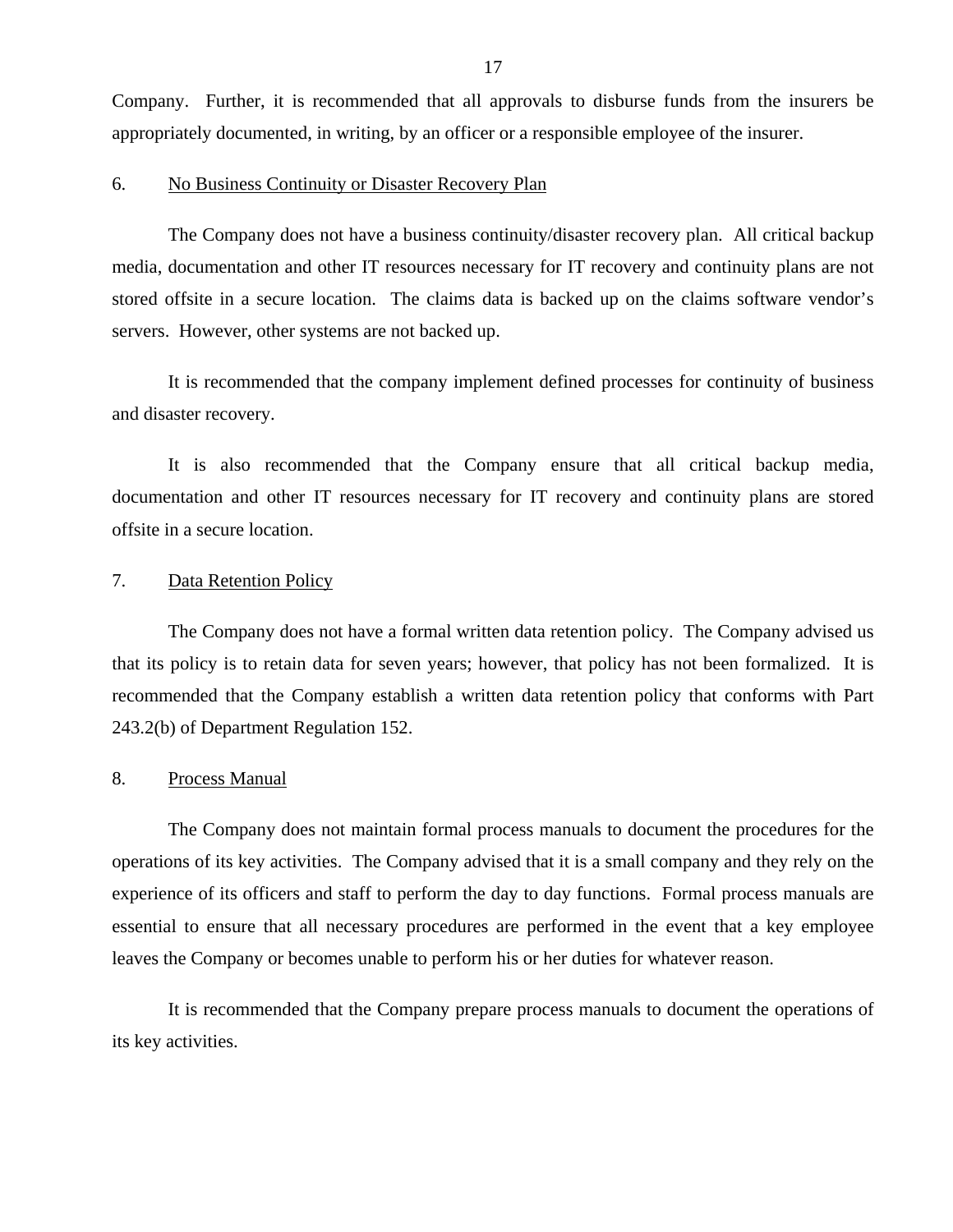9. Compliance With Section 307(b)(1)-CPA Report Filing

Pursuant to Section 307 of the New York Insurance Law, the Company is required to within five months of the end of each calendar year, an annual audited financial statement.

The examiner reviewed the CPA audited financial statements to determine if they were filed in a timely manner. The review noted that the 2009 audited financial statement was filed 24 days late on June 24, 2010. For the 2010 audited financial statement, the Company requested and was granted an extension to file until July 15, 2011; however, it was not filed until 75 days after the granted extension date on September 28, 2011. The Company advised that the 2010 report was late because there were errors in the 2010 claims data and the CPA needed additional time to complete its actuarial analysis as a result.

It is recommended that the CPA reports be filed with the Department in a timely manner pursuant to Section 307(b)(1) of the New York Insurance Law.

### 10. Claims Data System

The Company implemented a new in-house claims system in 2010. Prior to that time, the Company used a third party administrator to administer its claims. A review of the claims data indicated that the data for the current accident year is complete but Company does not have complete historical data for prior accident years. The Company's claims manager acknowledged that the claims database is not complete at this time, but it is their intention to have the claims system fully functional by the fourth quarter of 2012.

It is recommended that the Company endeavor to ensure that the claims system is complete and can be reconciled to its Schedule P data.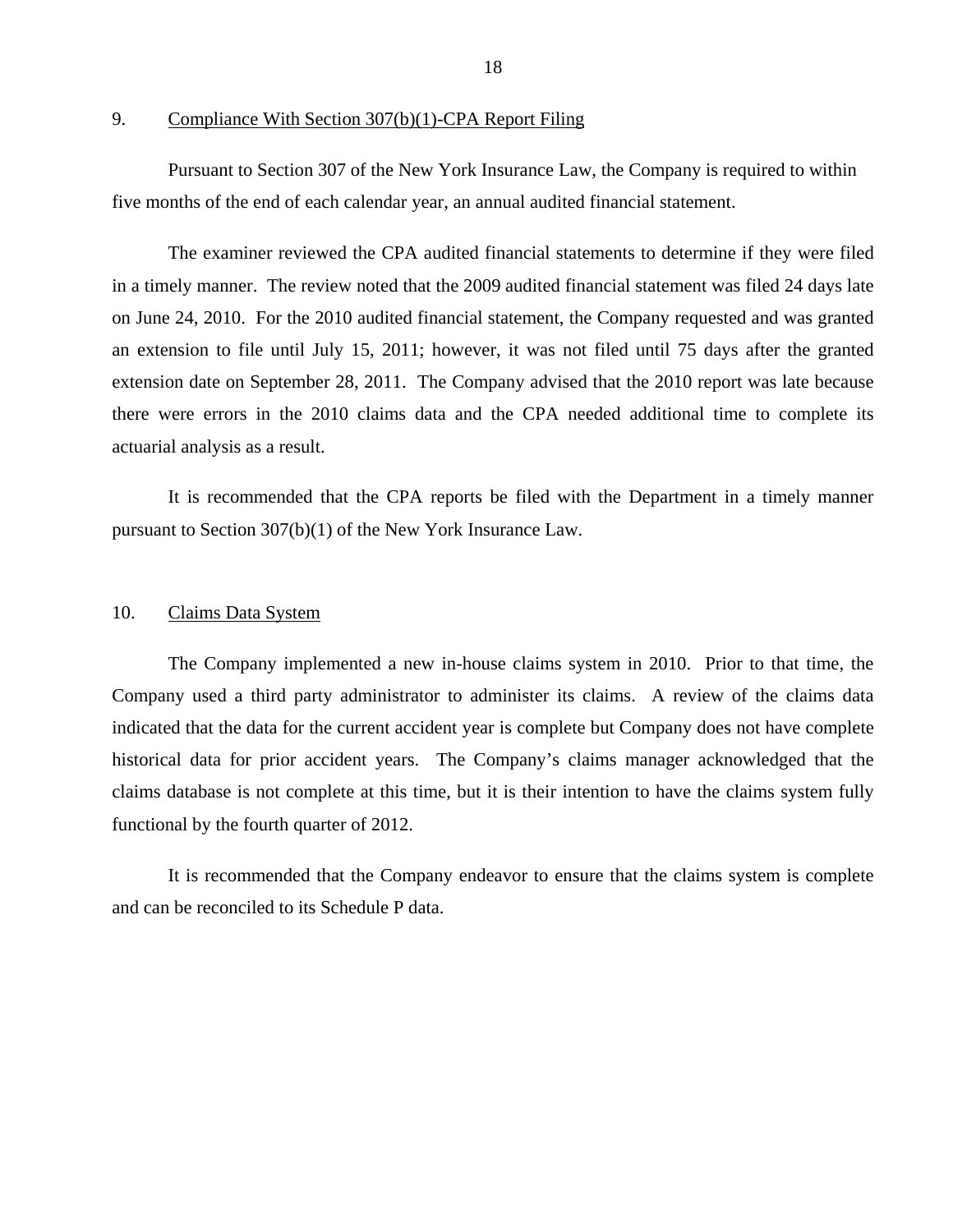## **3. FINANCIAL STATEMENTS**

## A Balance Sheet

The following shows the assets, liabilities and surplus as regards policyholders as of December 31, 2011 as determined by this examination and as reported by the Company:

| <b>Assets</b>                                           |               | <b>Assets Not</b>      | Net Admitted   |
|---------------------------------------------------------|---------------|------------------------|----------------|
|                                                         | <b>Assets</b> | Admitted               | <b>Assets</b>  |
| <b>Bonds</b>                                            | \$40,617,830  | \$<br>$\boldsymbol{0}$ | \$40,617,830   |
| Cash, cash equivalents and short-term investments       | 3,414,159     | $\overline{0}$         | 3,414,159      |
| Investment income due and accrued                       | 352,074       | $\overline{0}$         | 352,074        |
| Uncollected premiums and agents' balances in the        |               |                        |                |
| course of collection                                    | 1,641,002     | $\boldsymbol{0}$       | 1,641,002      |
| Amounts recoverable from reinsurers                     | 67,170        | $\Omega$               | 67,170         |
| Current federal and foreign income tax recoverable      |               |                        |                |
| and interest thereon                                    | 77,296        | $\overline{0}$         | 77,296         |
| Net deferred tax asset                                  | 353,659       | 111,473                | 242,186        |
| Furniture and equipment, including health care          |               |                        |                |
| delivery assets                                         | 12,103        | 12,103                 | $\overline{0}$ |
| Receivables from parent, subsidiaries and affiliates    | 363,097       | 369,061                | (5,964)        |
| Receivables from employees                              | 2,421         | 2,421                  | O              |
| Prepaid Expenses                                        | 3,358         | 3,358                  | $\Omega$       |
| Funds held by Cambridge Services                        | 4,592         | $\overline{0}$         | 4,592          |
| Runoff deductible receivables                           | 3,452,545     | $\theta$               | 3,452,545      |
| Totals                                                  | \$50,361,306  | \$498,416              | \$49,862,890   |
| Liabilities, surplus and other funds                    |               |                        | <b>Surplus</b> |
|                                                         |               |                        | Increase       |
|                                                         | Examination   | Company                | (Decrease)     |
| Losses and loss adjustment expenses                     | \$37,292,065  | \$34,850,065           | \$(2,442,000)  |
| Other expenses (excluding taxes, licenses and fees)     | 206,145       | 206,145                | $\Omega$       |
| Taxes, licenses and fees (excluding federal and foreign |               |                        |                |
| income taxes)                                           | 39,282        | 39,282                 | $\theta$       |
| Unearned premiums                                       | 2,849,594     | 2,849,594              | $\overline{0}$ |
| Amounts withheld or retained by company for account     |               |                        |                |
| of others                                               | 5,251,026     | 5,251,026              | $\Omega$       |
| <b>Total liabilities</b>                                | \$45,638,112  | \$43,196,112           | \$(2,442,000)  |
| Common capital stock                                    | \$1,000,000   | \$1,000,000            | \$0            |
| Gross paid in and contributed surplus                   | 3,182,983     | 3,182,983              | $\theta$       |
| Unassigned funds (surplus)                              | 41,795        | 2,483,795              | (2,442,000)    |
| Surplus as regards policyholders                        | \$4,224,779   | \$6,666,778            | \$ (2,442,000) |
| Totals                                                  | \$49,862,890  | \$49,862,890           |                |

Note: The Internal Revenue Service has not audited the Company's consolidated Federal Income Tax returns through tax year 2011. The examiner is unaware of any potential exposure of the Company to any tax assessment and no liability has been established herein relative to such contingency.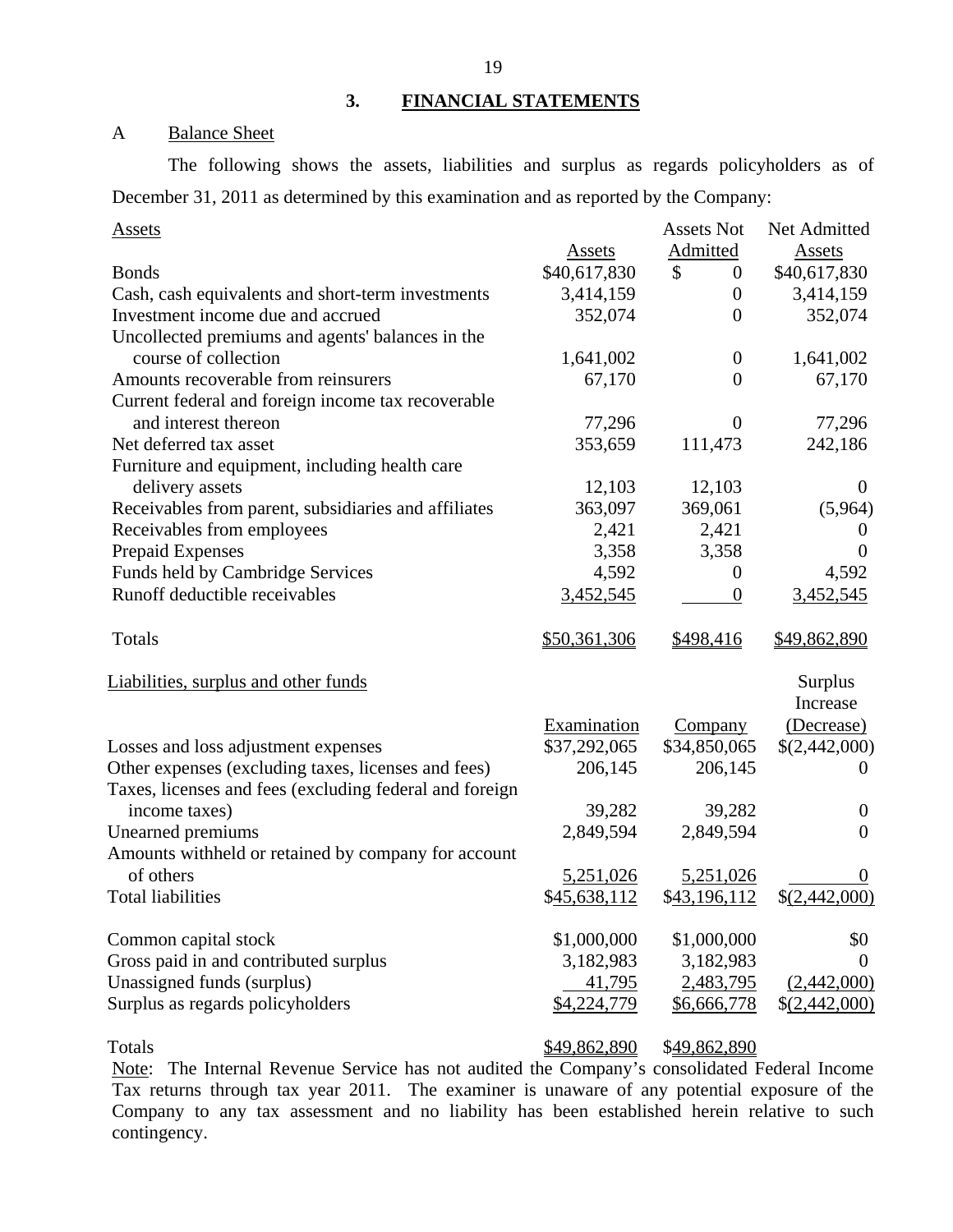## B. Statement of Income

Surplus as regards policyholders decreased \$122,914 during the four-year examination period January 1, 2008 through December 31, 2011, detailed as follows:

| <b>Underwriting Income</b>                                                                                                                          |                                                  |                  |
|-----------------------------------------------------------------------------------------------------------------------------------------------------|--------------------------------------------------|------------------|
| Premiums earned                                                                                                                                     |                                                  | \$6,424,926      |
| Deductions:<br>Losses and loss adjustment expenses incurred<br>Other underwriting expenses incurred                                                 | \$9,179,242<br>8,445,821                         |                  |
| Total underwriting deductions                                                                                                                       |                                                  | 17,625,063       |
| Net underwriting gain or (loss)                                                                                                                     |                                                  | \$(11,200,137)   |
| <b>Investment Income</b>                                                                                                                            |                                                  |                  |
| Net investment income earned<br>Net realized capital gain                                                                                           | \$3,212,696<br>(41,256)                          |                  |
| Net investment gain or (loss)                                                                                                                       |                                                  | 3,171,440        |
| Other Income                                                                                                                                        |                                                  |                  |
| Net gain or (loss) from agents' or premium balances charged<br>off<br>Loss portfolio transfer gain<br>Risk management fee<br>Other income (expense) | \$(184, 824)<br>7,882,038<br>34,500<br>(32, 487) |                  |
| Total other income                                                                                                                                  |                                                  | 7,699,227        |
| Net income before dividends to policyholders and before<br>federal and foreign income taxes                                                         |                                                  | \$<br>(329, 470) |
| Dividends to policyholders                                                                                                                          |                                                  | $\boldsymbol{0}$ |
| Net income after dividends to policyholders but before federal<br>and foreign income taxes                                                          |                                                  | (329, 470)<br>\$ |
| Federal and foreign income taxes incurred                                                                                                           |                                                  | 647,269          |
| Net Income                                                                                                                                          |                                                  | \$ (976, 739)    |

20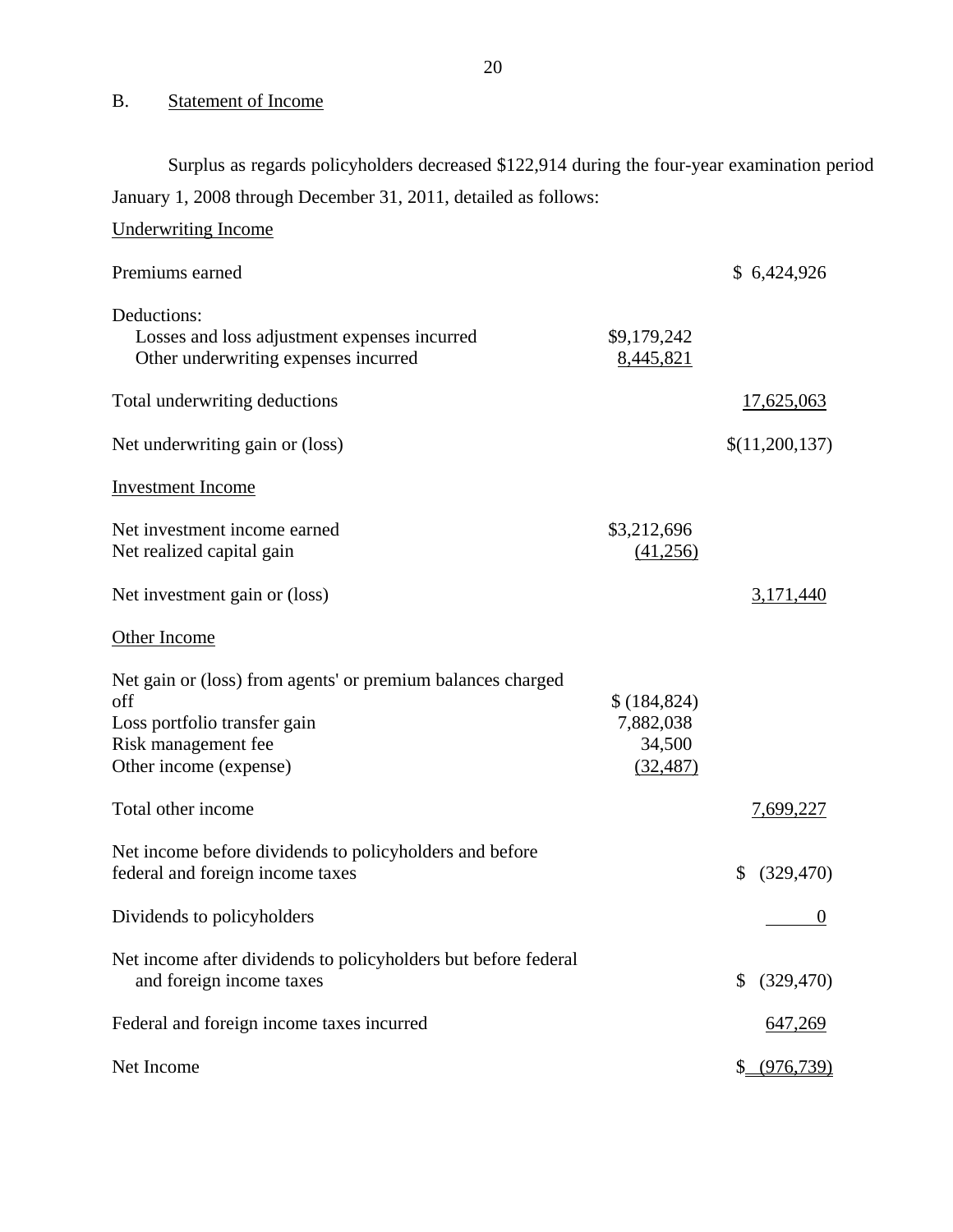| Surplus as regards policyholders per report on<br>examination as of December 31, 2007 |           |             | \$4,976,703 |
|---------------------------------------------------------------------------------------|-----------|-------------|-------------|
|                                                                                       | Gains in  | Losses in   |             |
|                                                                                       | Surplus   | Surplus     |             |
| Net income                                                                            |           | \$976,739   |             |
| Change in net deferred income tax                                                     | 353,660   |             |             |
| Change in nonadmitted assets                                                          |           | 316,313     |             |
| Surplus adjustments paid in                                                           | 3         |             |             |
| Correction of prior year error                                                        | 187,465   |             |             |
| Net increase (decrease) in surplus                                                    | \$541,128 | \$1,293,052 | (751, 924)  |
| Surplus as regards policyholders per report on<br>examination as of December 31, 2011 |           |             |             |

#### **4. LOSSES AND LOSS ADJUSTMENT EXPENSES**

The examination liability for the captioned items of \$37,292,065 is \$2,442,000 more than the \$34,850,065 reported by the Company in its December 31, 2011 filed annual statement. The examination analysis of the loss and loss adjustment expense reserves was conducted in accordance with generally accepted actuarial principles and was based on statistical information contained in the Company's internal records and in its filed annual statements.

#### **5. SUBSEQUENT EVENTS**

A review of the Company's filed 2012 annual statement indicated that the Company's reported surplus was \$3,763,607, which is \$2,903,607 less than the amount it reported as of December 31, 2011. The decrease in surplus was due mainly to adverse loss and loss adjustment expense development of \$2.3 million, approximately half of which was from accident years 2002 and prior, which were previously ceded pursuant to an LPT agreement that was commuted, as more fully explained in Item 2C of this report. Surplus was further adversely affected by high underwriting expenses, which were 57% of premiums earned in 2012. The Company's risk based capital level at December 31, 2012 was 157%, which represents a Company Action Level. As a result, the Department required the Company to submit an RBC Plan pursuant to Section 1324(d) of the New York Insurance Law, which contained proposals of corrective actions which the insurer intends to take and which would be expected to result in the elimination of the company action level event. The Company submitted an RBC Plan and it is currently under review at the Department.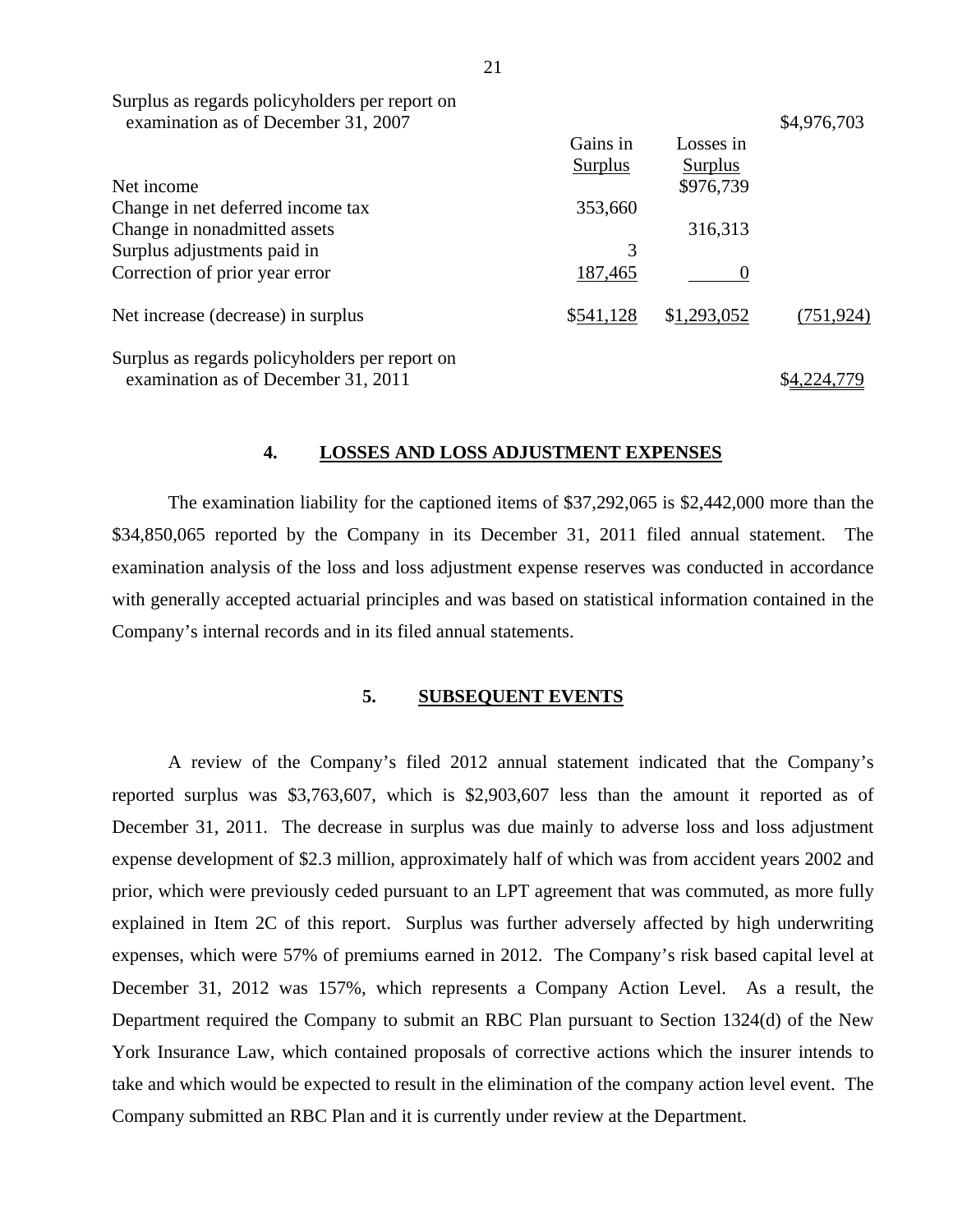## **5. COMPLIANCE WITH PRIOR REPORT ON EXAMINATION**

The prior report on examination contained twenty recommendations as follows (page numbers refer to the prior report):

## ITEM PAGE NO.

- A. Management
	- i. It was recommended that the Company maintain signed conflict of 5 interest statements at its home office for each year subject to examination.

The Company has complied with this recommendation.

- B. Holding Company System
	- i. It was recommended that the Company file the information required by 9 Department Regulation 52-A.

The Company has complied with this recommendation.

ii. It was recommended that the commissions paid to Archway comply 10 with the terms of the management agreement. It is also recommended that money due the Company by Archway be remitted pursuant to the terms of the management agreement.

The Company has complied with this recommendation.

iii. It was recommended that in the future, the Company file its 11 intercompany agreements in a timely manner pursuant to the provisions of Department Circular Letter No.33 (1979).

The Company did not enter into any new agreements during the examination period.

iv. It was recommended that the Company refrain from making loans to its 11 parent pursuant to the provisions of Section 1407(a)(4) of the New York Insurance Law.

The Company has complied with this recommendation

v. It was recommended that, in the future the Company refrain from 11 rendering services to an affiliate without notifying the Department as least thirty days prior, pursuant to the provisions of Section  $1505(d)(3)$ of the New York Insurance Law.

The Company has not complied with this recommendation. A similar comment is made in this report.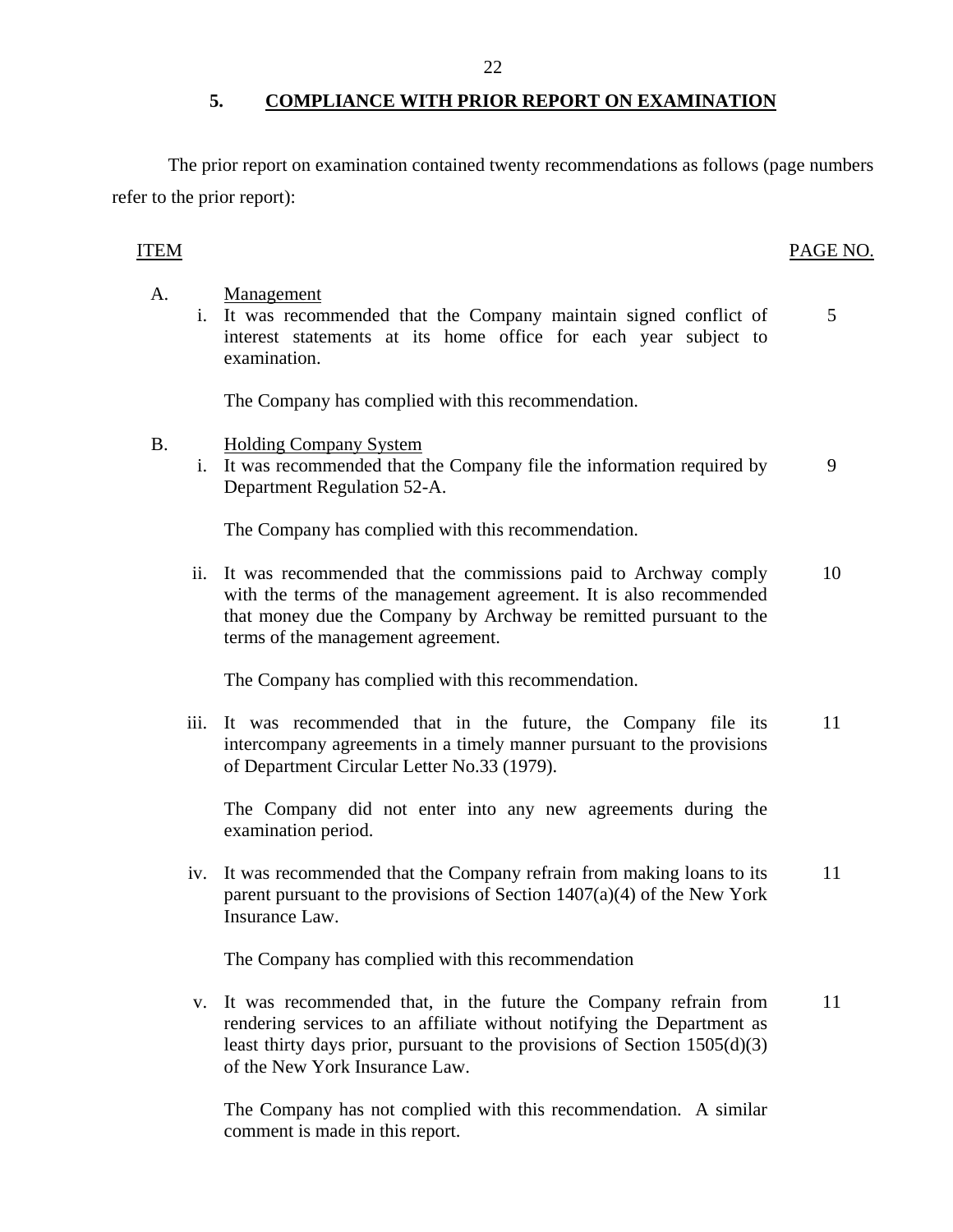| C. | i.   | <b>Accounts and Records</b><br>It was recommended that the Company comply with the requirements of<br>Section 1411(a) of the New York Insurance Law by having all of its<br>investments authorized or approved as indicated in such section.                                                                                                                                                                                                                                                                                                                                                                                      | 13 |
|----|------|-----------------------------------------------------------------------------------------------------------------------------------------------------------------------------------------------------------------------------------------------------------------------------------------------------------------------------------------------------------------------------------------------------------------------------------------------------------------------------------------------------------------------------------------------------------------------------------------------------------------------------------|----|
|    |      | The Company has not complied with this recommendation. A similar<br>comment is made in this report.                                                                                                                                                                                                                                                                                                                                                                                                                                                                                                                               |    |
|    | ii.  | It was recommended that the Company comply with Section $1404(a)(6)$<br>of the New York Insurance Law.                                                                                                                                                                                                                                                                                                                                                                                                                                                                                                                            | 13 |
|    |      | The Company has complied with this recommendation.                                                                                                                                                                                                                                                                                                                                                                                                                                                                                                                                                                                |    |
|    | iii. | It was recommended that the Company comply with Section 1409 of the<br>New York Insurance Law.                                                                                                                                                                                                                                                                                                                                                                                                                                                                                                                                    | 13 |
|    |      | The Company has complied with this recommendation.                                                                                                                                                                                                                                                                                                                                                                                                                                                                                                                                                                                |    |
|    | iv.  | It was recommended that the Company comply with Section 1217 of the<br>New York Insurance Law, henceforth. It was also recommended that the<br>Company strengthen its internal controls over expenses by requiring that<br>all expenditures be adequately supported by vouchers that sufficiently<br>identify the services rendered, the nature of the disbursement and the<br>business purpose as it relates to the insurer(s). Furthermore, it was<br>recommended that all approvals to disburse funds from the insurers be<br>appropriately documented, in writing, by an officer or a responsible<br>employee of the insurer. | 15 |
|    |      | The Company has not complied with this recommendation. A similar<br>comment is made in this report.                                                                                                                                                                                                                                                                                                                                                                                                                                                                                                                               |    |
|    | V.   | It was recommended that the Company maintain records supporting the<br>allocation of the costs of management fees in accordance with<br>Department Regulation 30, Part 106.                                                                                                                                                                                                                                                                                                                                                                                                                                                       | 15 |
|    |      | The Company has not complied with this recommendation. A similar<br>comment is made in this report.                                                                                                                                                                                                                                                                                                                                                                                                                                                                                                                               |    |
|    | vi.  | It was recommended that the Company obtain the cumulative loss data<br>by accident years to support Schedule P.                                                                                                                                                                                                                                                                                                                                                                                                                                                                                                                   | 15 |
|    |      | The Company has not complied with this recommendation. A similar<br>comment is made in this report.                                                                                                                                                                                                                                                                                                                                                                                                                                                                                                                               |    |

23

vii. It was recommended that the Company develop a disaster recovery plan which is based on a business analysis. It should address all significant 15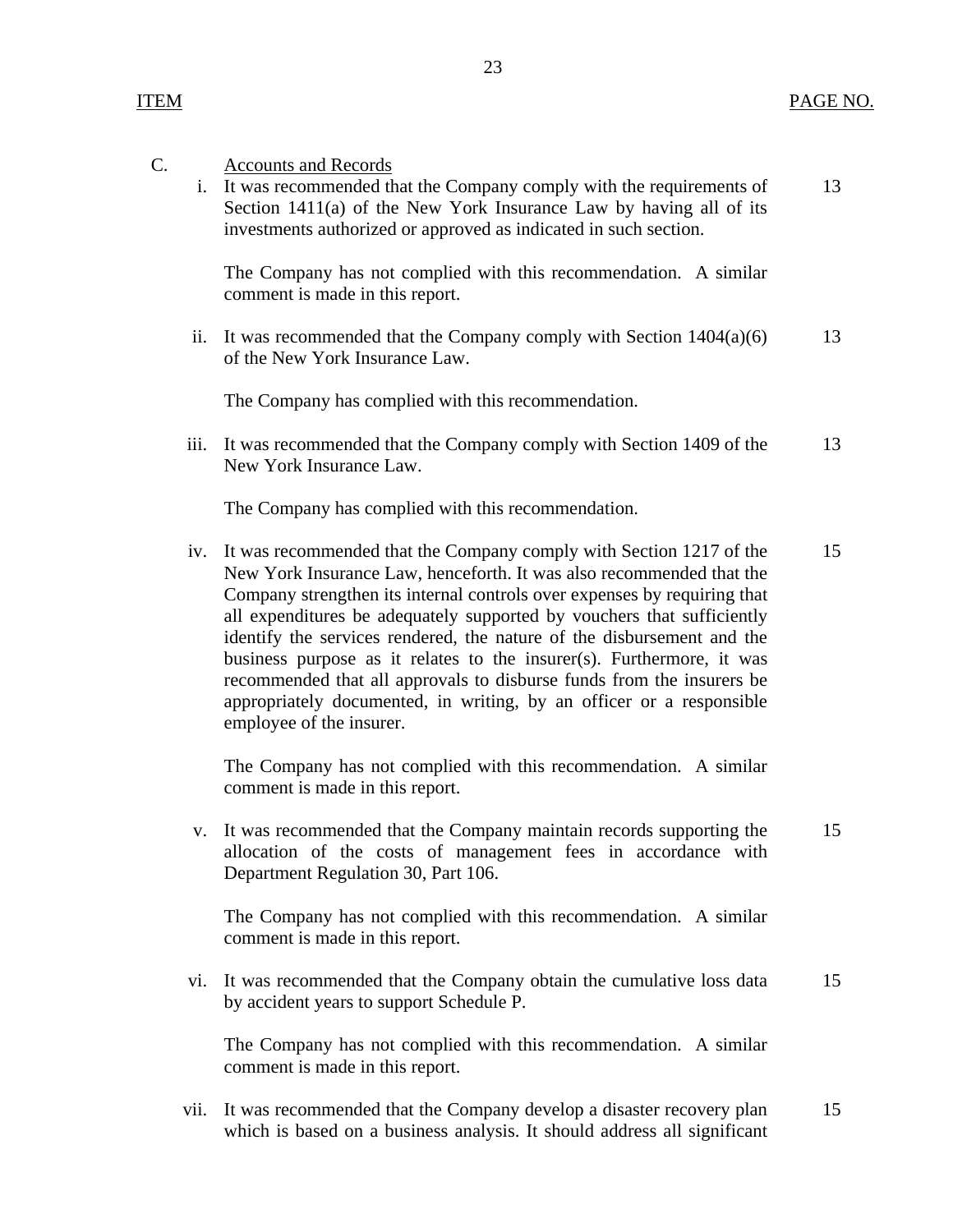business activities, including financial functions, telecommunication services, data processing and network services. The plan should also be tested periodically.

The Company has not complied with this recommendation. A similar comment is made in this report.

viii. It was recommended that the Company accurately respond to General 16 Interrogatory #26 in its filed annual statement. It was noted that the Company subsequently executed a custodial agreement with M&T Bank.

The Company has complied with this recommendation.

ix. It was recommended that the Company disclose its relationship with its 16 affiliate, Archway Insurance Services, LLC, as a controlling producer in Note 10 of the Notes to the Financial Statements of its Annual Statement.

The Company has not complied with this recommendation. A similar comment is made in this report.

x. It was recommended that the Company accurately reflect its 16 organizational chart for Schedule Y Part 1 in compliance with the instructions of the Annual Statement.

The Company has complied with this recommendation

xi. It was recommended that the Company accurately report its Schedule Y 17 Part 2 to reflect transactions between itself and Archway in compliance with the instructions of the Annual Statement.

The Company has not complied with this recommendation. A similar comment is made in this report.

xii. It was recommended that the Company include the chart specified in the 17 instructions of the Annual Statement for Note 23(F) of the Notes to the Financial Statements.

The Company no longer has any retroactive reinsurance.

xiii. It is recommended that the Company file the supplemental exhibit 17 specified in Part 112.6(k) of Department Regulation No. 108 with regards to its loss portfolio transfer with Cologne Re Dublin.

The Company no longer has any retroactive reinsurance.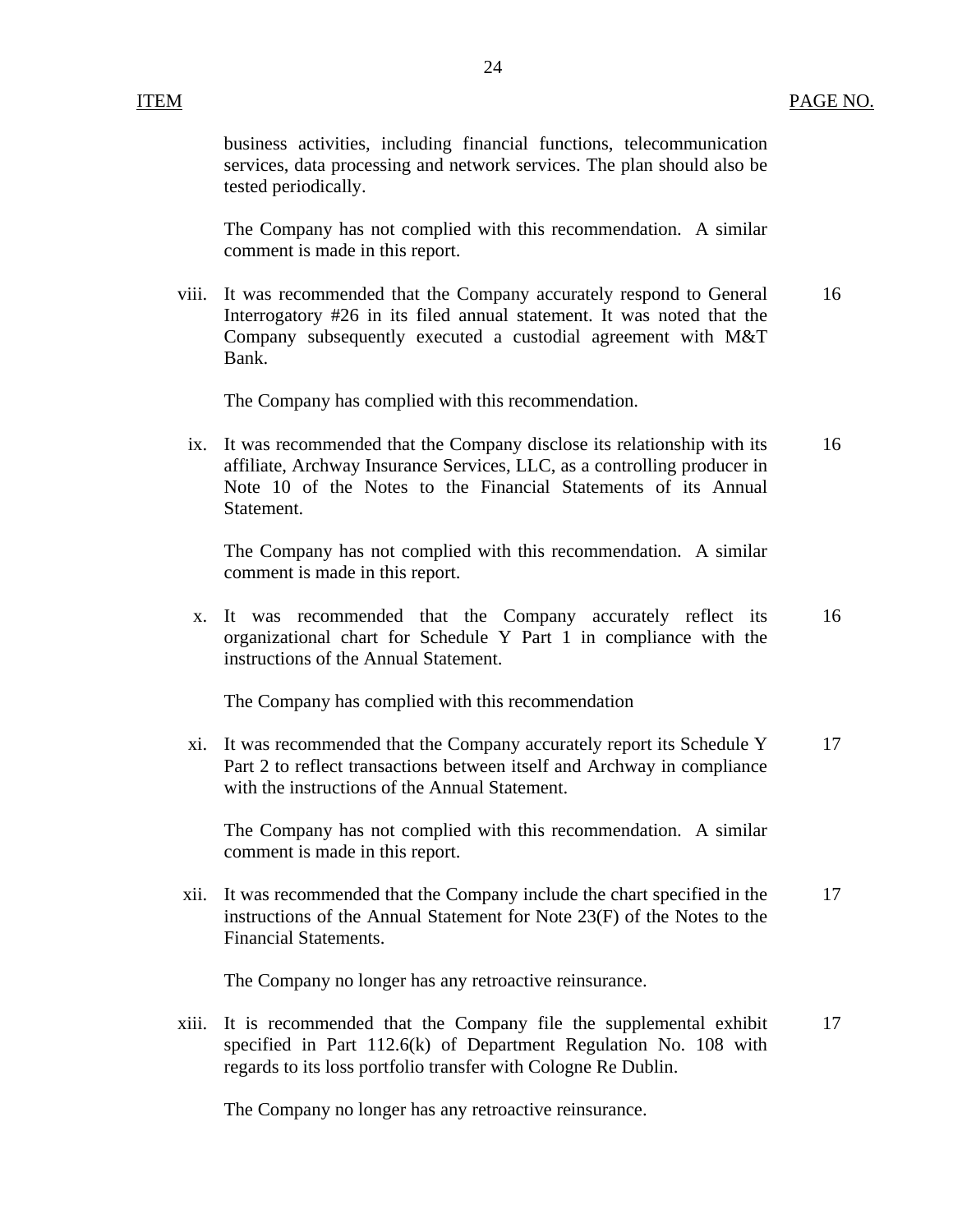20

D. Cash, cash equivalents and short-term investments It was recommended that the Company ensure that all collateral accounts held by the Company for its insured should be in the name of the Company.

> The Company has not complied with this recommendation. A similar comment is made in this report.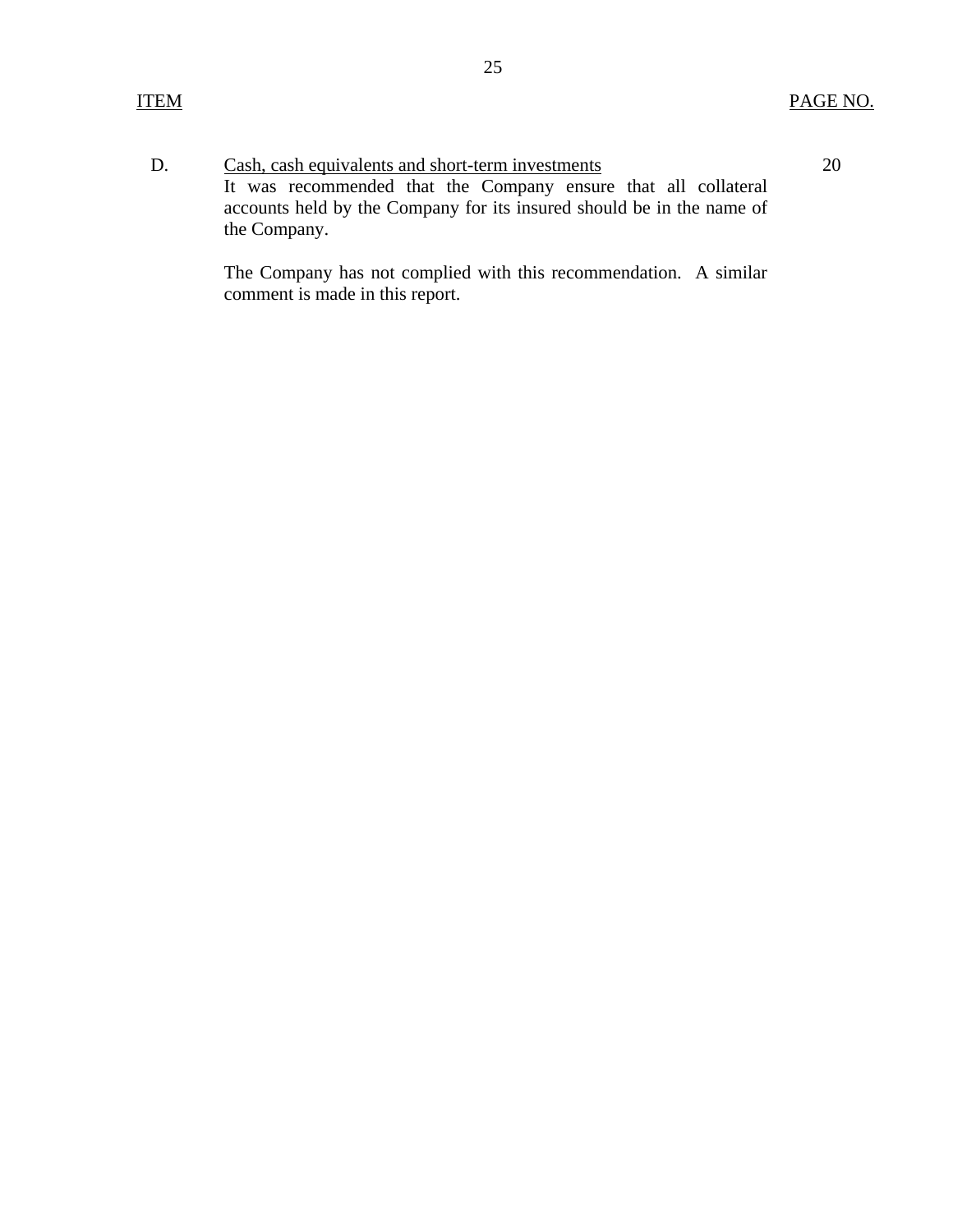## **6. SUMMARY OF COMMENTS AND RECOMMENDATIONS**

#### ITEM PAGE NO.

4

A Management

It is recommended that the Company maintain the minimum number of board members required by its by-laws. It is noted that the Company is in the process of amending its by-laws to reduce the minimum required number of directors.

- B. Holding Company
	- i. It is recommended that the Company amend its management and expense sharing agreements to provide for the timely settlement of amounts owed, with a specified due date, pursuant to the provisions of SSAP No. 96 and submit the amended agreement to the Department for non-disapproval pursuant to Section 1505(d) of the New York Insurance Law. 10
	- ii. It is recommended that the Company submit its intercompany agreements, and any amendments thereto, to the Department in a timely manner pursuant to the provisions of Section 1505(d) of the New York Insurance Law. 10
	- iii. It is recommended that the Company's service and fees agreement with IES be filed with the Department pursuant to Section 1505(d) of the New York Insurance Law. 11
	- iv. It is recommended that the Company submit its intercompany agreements, and any amendments thereto, to the Department in a timely manner pursuant to the provisions of Section 1505(d) of the New York Insurance Law. 12
	- v. It is recommended that the Company enter into a written agreement that documents the services performed by PNS and submit the agreement to the Department pursuant to Section 1505 of the New York Insurance Law. 12
	- vi. As regards the Company's aforementioned agreements that were entered into in contravention of Section 1505 of the Insurance Law, namely the expense sharing agreement, the subrogation collection agreement, the innovative service agreement, the optimal service agreement and the provider service agreement, the Company is directed to review its expenses for all of these agreements and provide a report to this Department of all those expenditures made in violation of statute. 12
	- vii. It is recommended that the Company properly disclose the nature of the relationship it has with Archway as a controlling producer in Note 10 of its annual statement as required pursuant to the NAIC Annual Statement Instructions. 12

26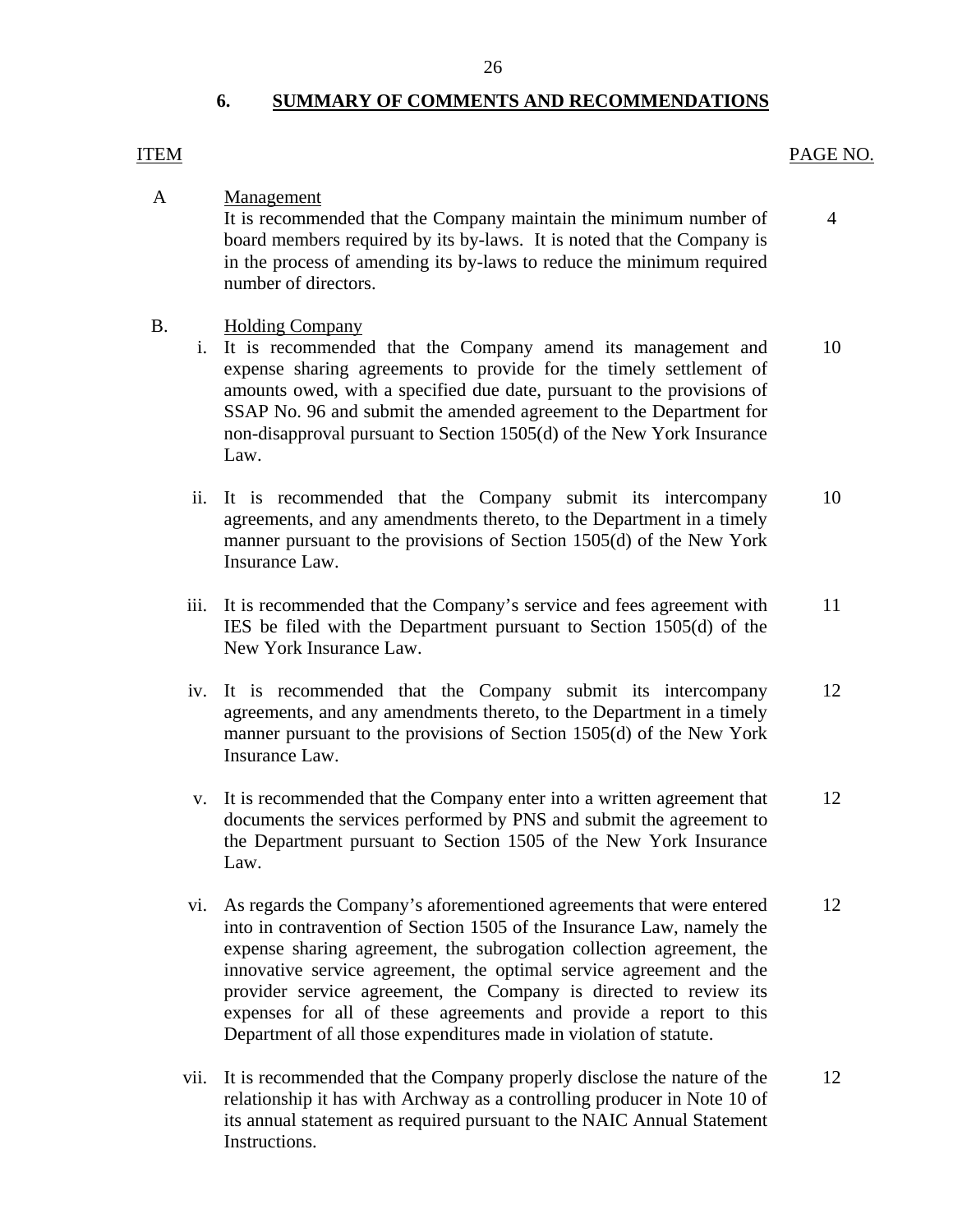viii. It is recommended that the Company disclose all material related party

13

|    |       | transactions in Note 10 of its annual statement as required pursuant to<br>the NAIC Annual Statement Instructions.                                                                                                                                                                                                                                                                                                                                                                                                                                   |    |
|----|-------|------------------------------------------------------------------------------------------------------------------------------------------------------------------------------------------------------------------------------------------------------------------------------------------------------------------------------------------------------------------------------------------------------------------------------------------------------------------------------------------------------------------------------------------------------|----|
|    | ix.   | It is recommended that the Company complete Schedule Y Parts 1A and<br>2, pursuant to the NAIC Annual Statement Instructions.                                                                                                                                                                                                                                                                                                                                                                                                                        | 13 |
| C. | i.    | <b>Accounts and Records</b><br>It is recommended that the Company provide the members of the board<br>of directors, or a committee thereof, with a listing of the Company's<br>investment transactions and have the minutes reflect that the members<br>have reviewed and approved the Company's investments pursuant to the<br>provisions of Section 1411(a) of the New York Insurance Law.<br>Additionally, a copy of the listing of the Company's investment<br>transactions should be included as an addendum to the minutes of the<br>meetings. | 15 |
|    | ii.   | It is recommended that the company collect the deductible receivables<br>over one year old, or draw down on the underlying collateral.                                                                                                                                                                                                                                                                                                                                                                                                               | 15 |
|    | iii.  | It is recommended that the Company refrain from providing services to<br>its affiliates without receiving compensation in a timely manner.                                                                                                                                                                                                                                                                                                                                                                                                           | 16 |
|    | iv.   | It is recommended that the Company refrain from making loans to any<br>of its directors or officers pursuant to Section 1411(f) of the New York<br>Insurance Law.                                                                                                                                                                                                                                                                                                                                                                                    | 16 |
|    | V.    | It is recommended that the Company strengthen its internal controls<br>over expenses by requiring that all expenditures be adequately<br>supported by vouchers that sufficiently identify the services rendered,<br>the nature of the disbursement and the business purpose as it relates to<br>the Company. Further, it is recommended that all approvals to disburse<br>funds from the insurers be appropriately documented, in writing, by an<br>officer or a responsible employee of the insurer.                                                | 16 |
|    | vi.   | It is recommended that the company implement defined processes for<br>continuity of business and disaster recovery.                                                                                                                                                                                                                                                                                                                                                                                                                                  | 17 |
|    | vii.  | It is also recommended that the Company ensure that all critical backup<br>media, documentation and other IT resources necessary for IT recovery<br>and continuity plans are stored offsite in a secure location.                                                                                                                                                                                                                                                                                                                                    | 17 |
|    | viii. | It is recommended that the Company establish a written data retention<br>policy that conforms with Part 243.2(b) of Department Regulation 152.                                                                                                                                                                                                                                                                                                                                                                                                       | 17 |
|    | ix.   | It is recommended that the Company prepare process manuals to<br>document the operations of its key activities.                                                                                                                                                                                                                                                                                                                                                                                                                                      | 17 |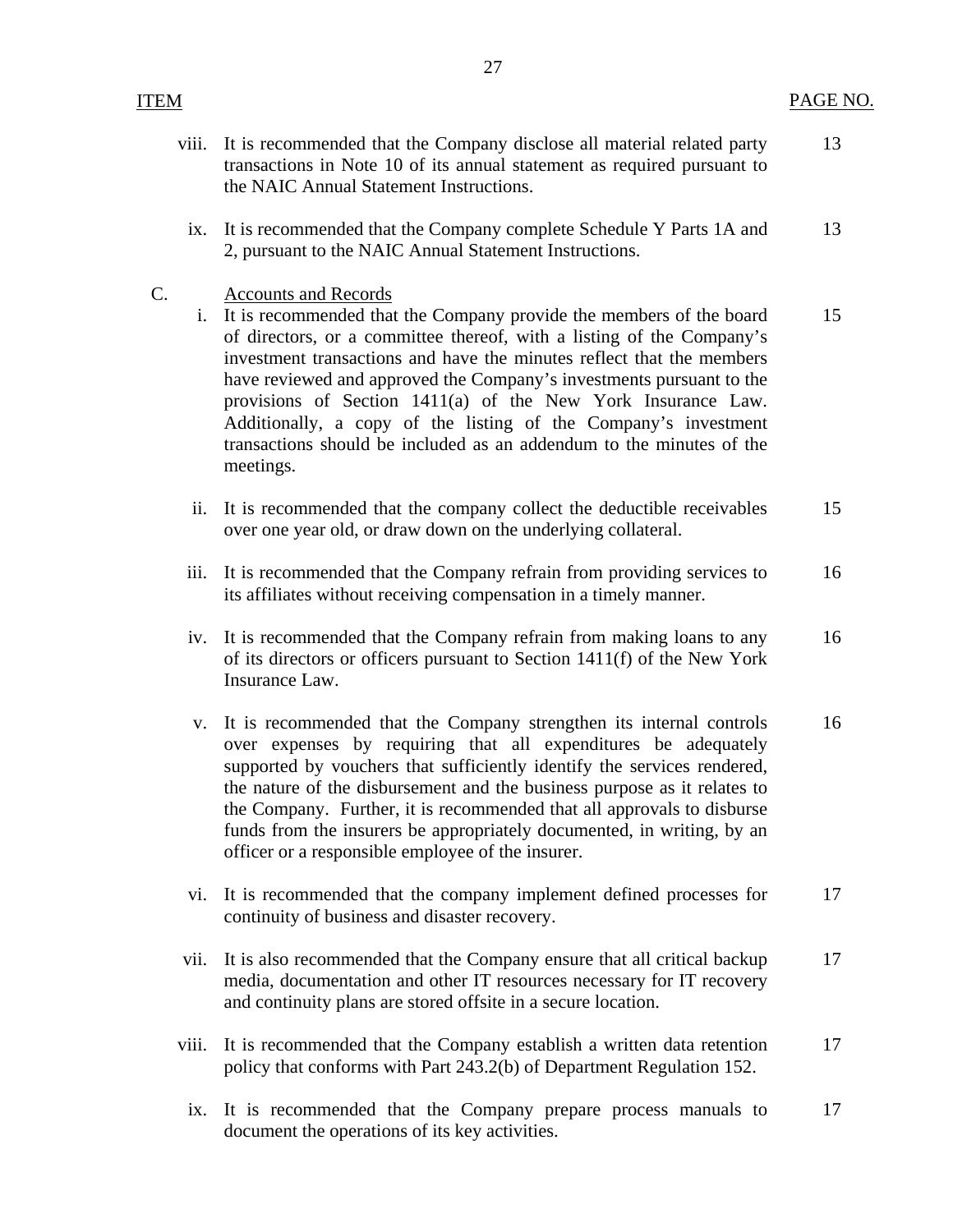- x. It is recommended that the CPA reports be filed with the Department in 18 a timely manner pursuant to Section 307(b)(1) of the New York Insurance Law.
- xi. It is recommended that the Company endeavor to ensure that the claims 18 system is complete and can be reconciled to its Schedule P data.
- D. Subsequent Events

The Company's risk based capital level at December 31, 2012 was 21 157%, which represents a Company Action Level. As a result, the Department required the Company to submit an RBC Plan pursuant to Section 1324(d) of the New York Insurance Law, which contained proposals of corrective actions which the insurer intends to take and which would be expected to result in the elimination of the company action level event. The Company submitted an RBC Plan and it is currently under review at the Department.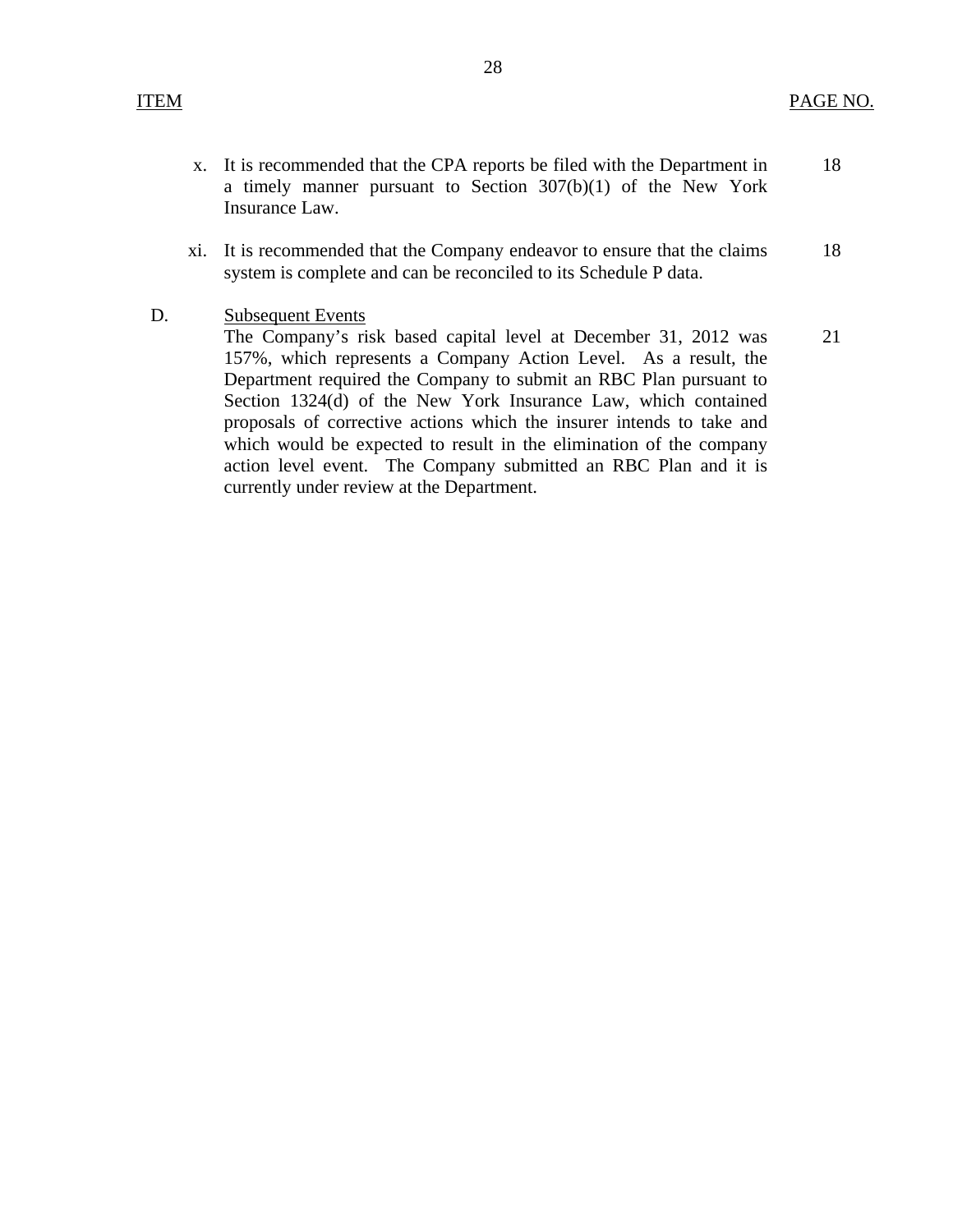Respectfully submitted,

 Lamin Jammeh Senior Insurance Examiner

STATE OF NEW YORK ) )ss: COUNTY OF NEW YORK )

Lamin Jammeh, being duly sworn, deposes and says that the foregoing report, subscribed by him, is true to the best of his knowledge and belief.

Lamin Jammeh

Subscribed and sworn to before me

this  $\qquad \qquad$  day of  $\qquad \qquad$  , 2013.